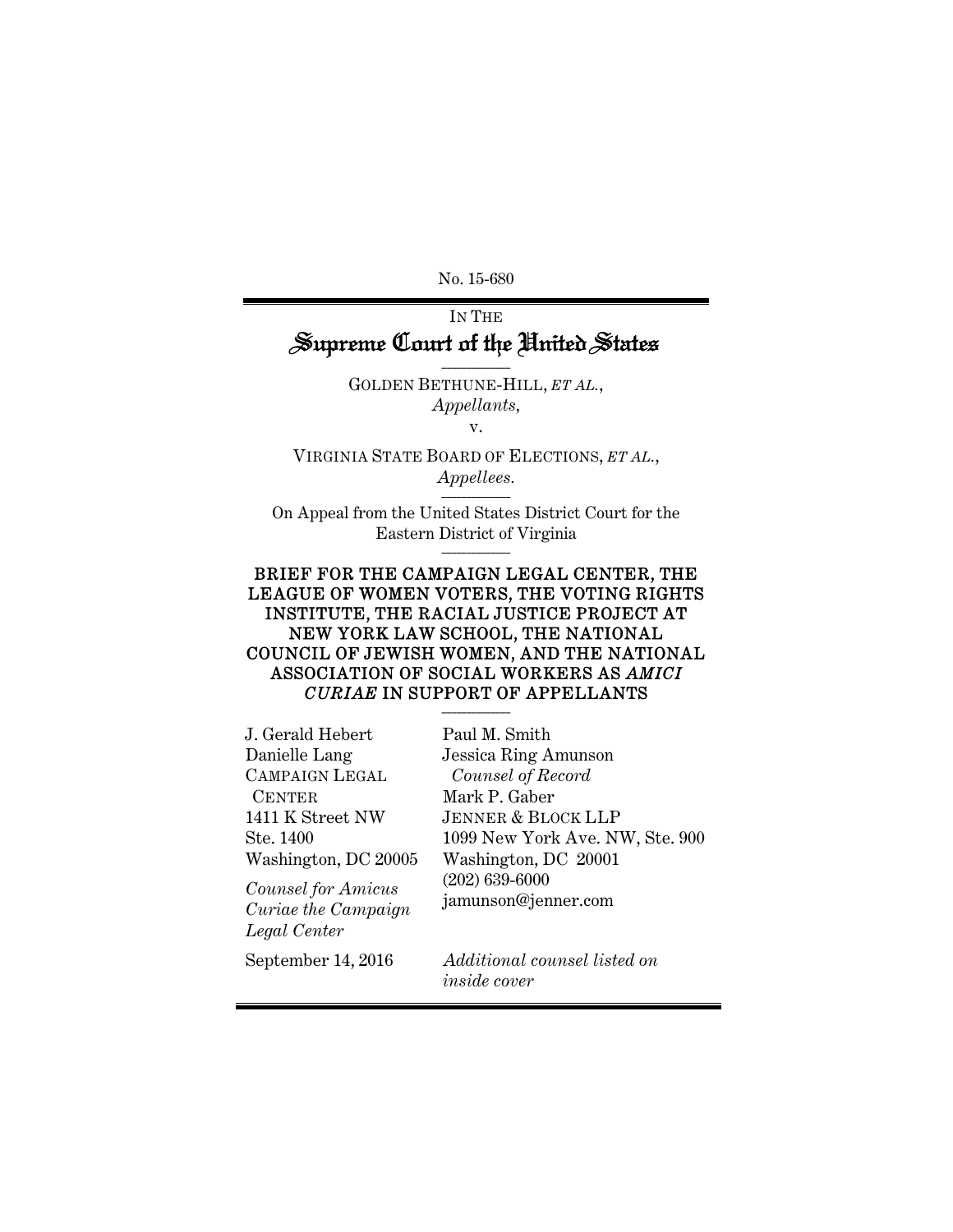Aderson B. Francois Patrick Llewellyn INSTITUTE FOR PUBLIC REPRESENTATION GEORGETOWN UNIVERSITY LAW CENTER 600 New Jersey Avenue NW Ste. 312 Washington, DC 20001

*Counsel for Amicus Curiae the Voting Rights Institute at Georgetown Law* 

Lloyd Leonard THE LEAGUE OF WOMEN VOTERS OF THE UNITED **STATES** 1730 M Street NW Washington, DC 20036

*Counsel for Amicus Curiae the League of Women Voters of the United States* 

Deborah N. Archer NEW YORK LAW SCHOOL 185 West Broadway New York, NY 10013

*Counsel for Amicus The Racial Justice Project at the New York Law School*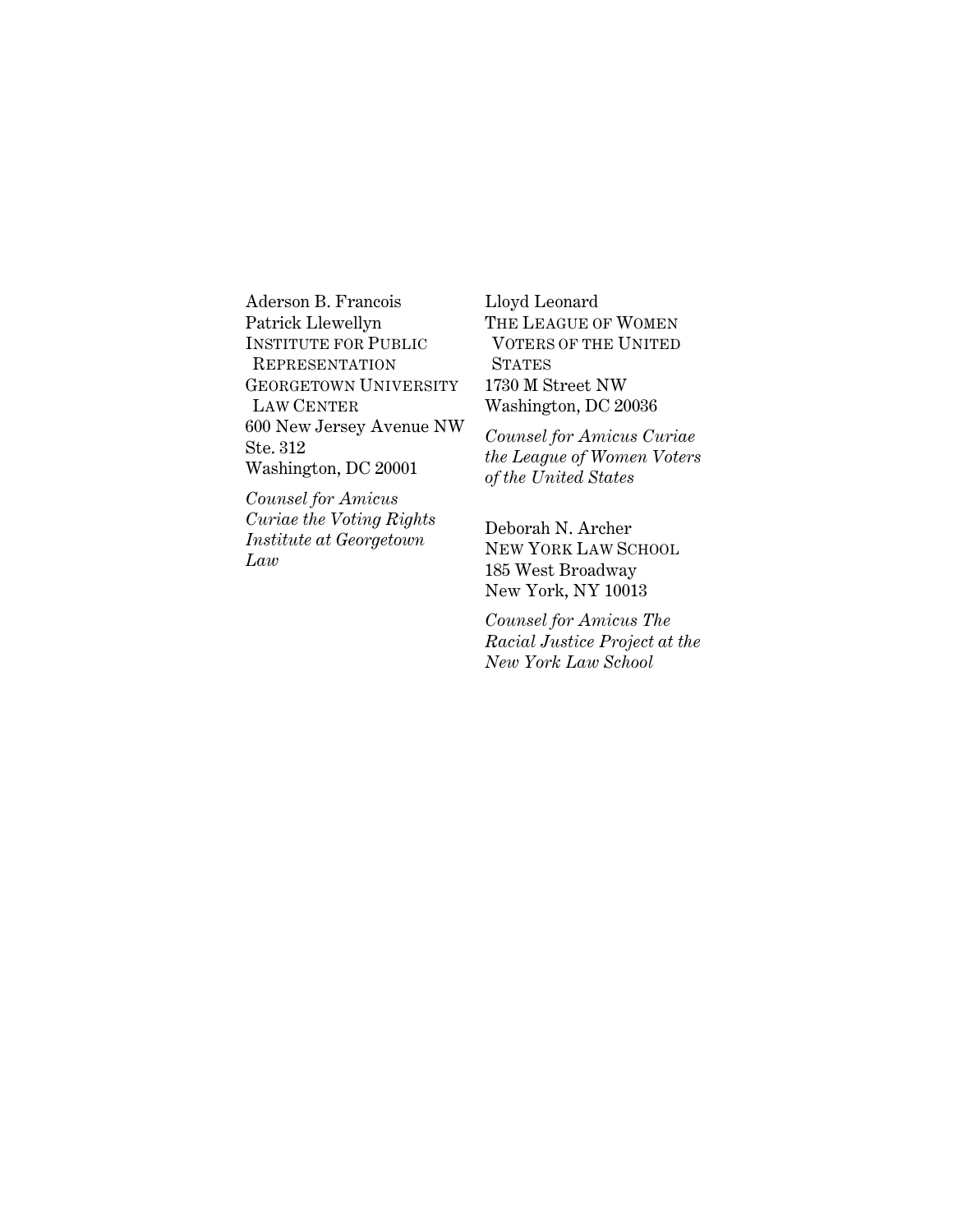## i TABLE OF CONTENTS

| INTERESTS OF AMICI CURIAE 1                                                                                                       |
|-----------------------------------------------------------------------------------------------------------------------------------|
|                                                                                                                                   |
|                                                                                                                                   |
| I. Direct Evidence Shows that Race<br>Predominated in the Creation of the                                                         |
| II. Compliance with Traditional, Neutral Criteria<br>and Incidental Partisan Effects Cannot<br>Override Direct Evidence of Racial |
|                                                                                                                                   |
| A. The District Court Wrongly Allowed<br>Compliance with Traditional, Neutral<br>Criteria To Override Direct Evidence of          |
|                                                                                                                                   |
| B. The District Court Wrongly Allowed<br>Incidental Partisan Effects To Override<br>Direct Evidence of Racial Gerrymandering14    |
| III. An Alternative Plan Is Unnecessary Where, as<br>Here, Direct Evidence Established the                                        |
|                                                                                                                                   |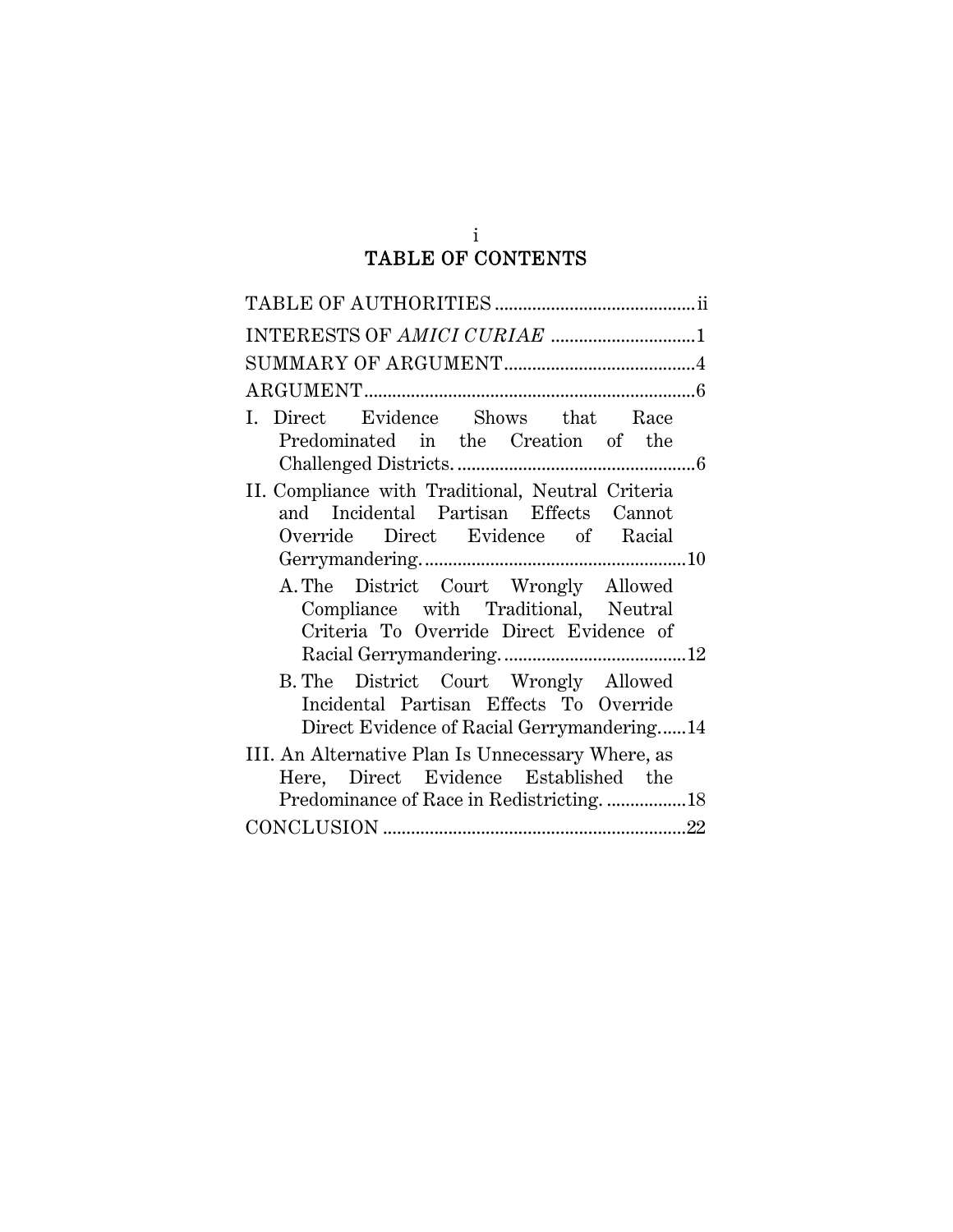#### ii TABLE OF AUTHORITIES

## CASES

## OTHER AUTHORITIES

| Richard L. Hasen, Race or Party?: How      |  |
|--------------------------------------------|--|
| Courts Should Think About Republican       |  |
| Efforts to Make It Harder to Vote in North |  |
| Carolina and Elsewhere, 127 Harv. L. Rev.  |  |
|                                            |  |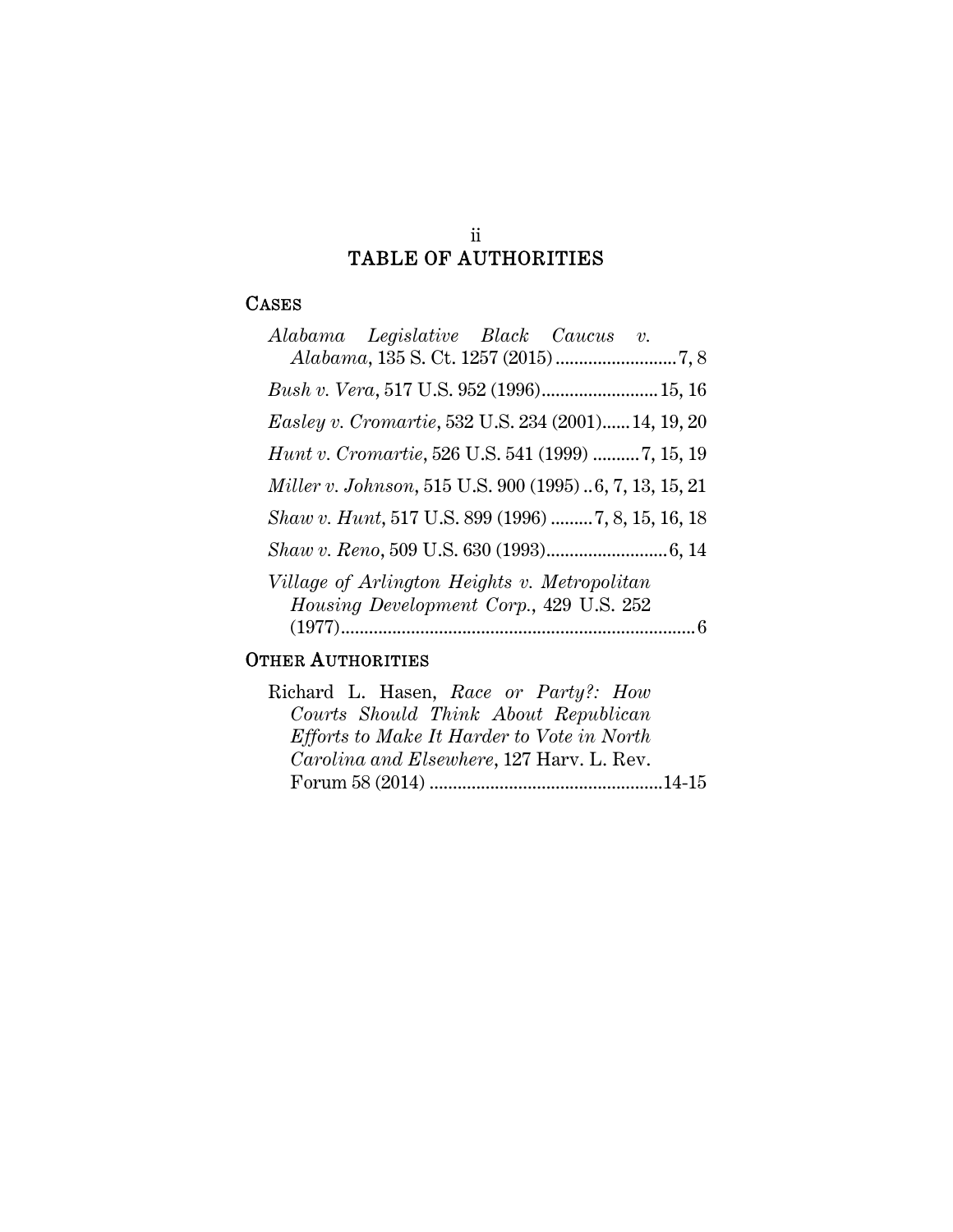# INTERESTS OF *AMICI CURIAE* <sup>1</sup>

*Amicus curiae* the Campaign Legal Center, Inc. ("CLC") is a nonpartisan, nonprofit organization that works in the area of election law, generally, and voting rights law, specifically, generating public policy proposals and participating in state and federal court litigation regarding voting rights. The CLC has served as *amicus curiae* or counsel in numerous voting rights and redistricting cases in this Court, including *Wittman v. Personhuballah*, No. 14-504; *Harris v. Arizona Independent Redistricting Commission*, 136 S. Ct. 1301 (2016); *Evenwel v. Abbott*, 136 S. Ct. 1120 (2016); *Arizona State Legislature v. Arizona Independent Redistricting Commission*, 135 S. Ct. 2652 (2015); *Shelby County v. Holder*, 133 S. Ct. 2612 (2013); and *Bartlett v. Strickland*, 556 U.S. 1 (2009). The CLC has a demonstrated interest in voting rights and redistricting law.

*Amicus curiae* the League of Women Voters of the United States (the "League") is a nonpartisan, community-based organization that encourages the informed and active participation of citizens in government and influences public policy through education and advocacy. Founded in 1920 as an outgrowth of the struggle to win voting rights for women, the League is organized in close to 800

l

<sup>&</sup>lt;sup>1</sup> No counsel for any party has authored this brief in whole or in part, and no entity or person, aside from *amici curiae* and their counsel, made any monetary contribution intended to fund the preparation or submission of this brief. Written consent from all parties to the filing of this brief is on file with the Clerk.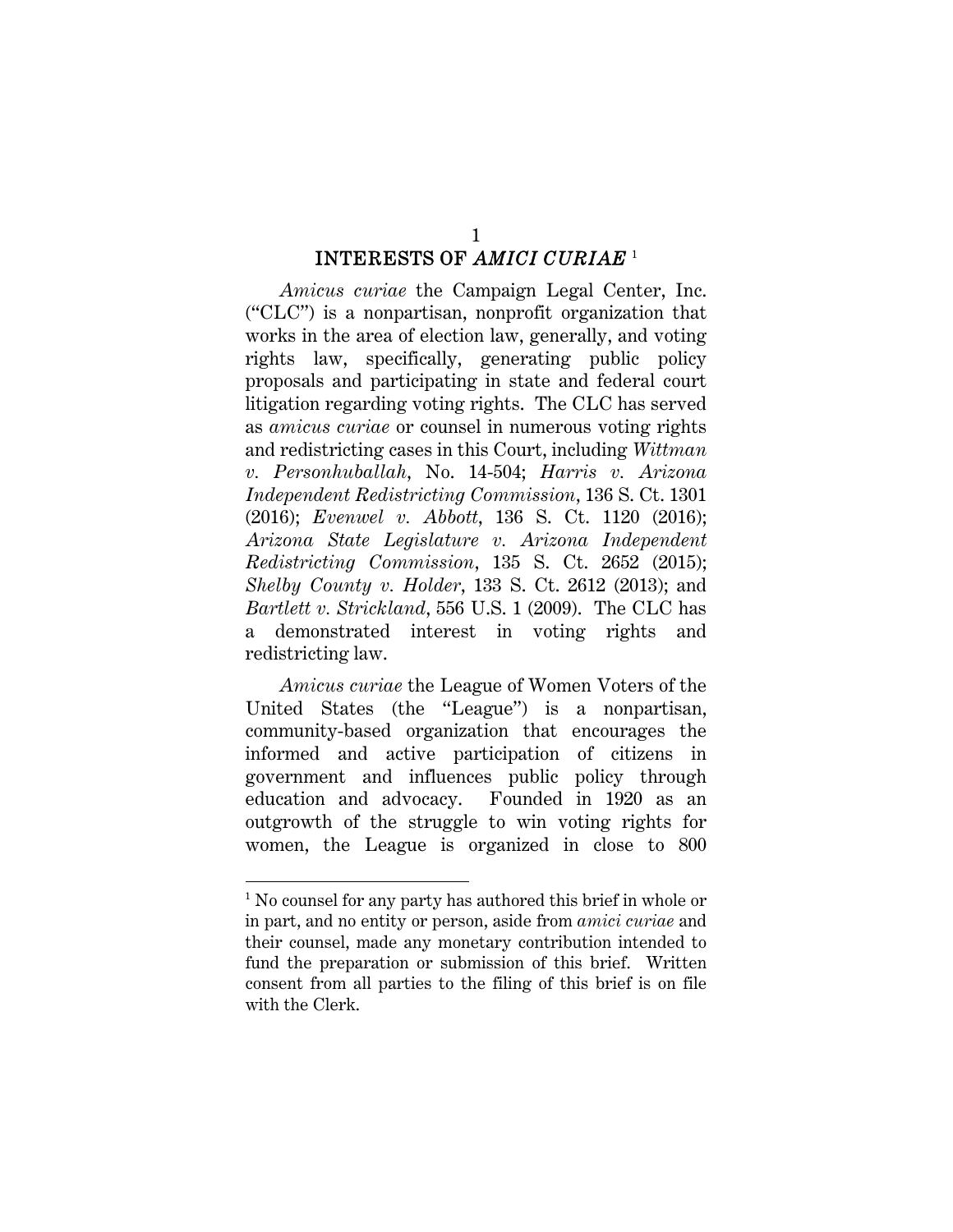communities and in every state, with more than 150,000 members and supporters nationwide. The League promotes an open governmental system that is representative, accountable, and responsive. The League has been a leader in seeking reform of the redistricting process at the state, local, and federal levels for more than three decades.

*Amicus curiae* the Voting Rights Institute at Georgetown Law ("VRI") was founded in 2015 to train the next generation of lawyers and leaders and to litigate voting rights cases throughout the nation. VRI recruits and trains expert witnesses to assist in litigation development and presentation; promotes increased local and national focus on voting rights through events, publications, and the development of web-based tools; provides opportunities and platforms for research on voting rights; and offers opportunities for students, recent graduates, and fellows to engage in litigation and policy work in the field of voting rights.

*Amicus curiae* The New York Law School Racial Justice Project ("the Racial Justice Project") is a legal advocacy organization sponsored by New York Law School that is dedicated to protecting constitutional and civil rights. The Racial Justice Project seeks to increase public awareness of racism, racial injustice, and structural racial inequality in the areas of education, employment, political participation, and criminal justice. To accomplish its mission, the Racial Justice Project engages in litigation, training, and public education and other forms of advocacy that seek to ensure equal access and opportunity. The Racial Justice Project has a continued interest in the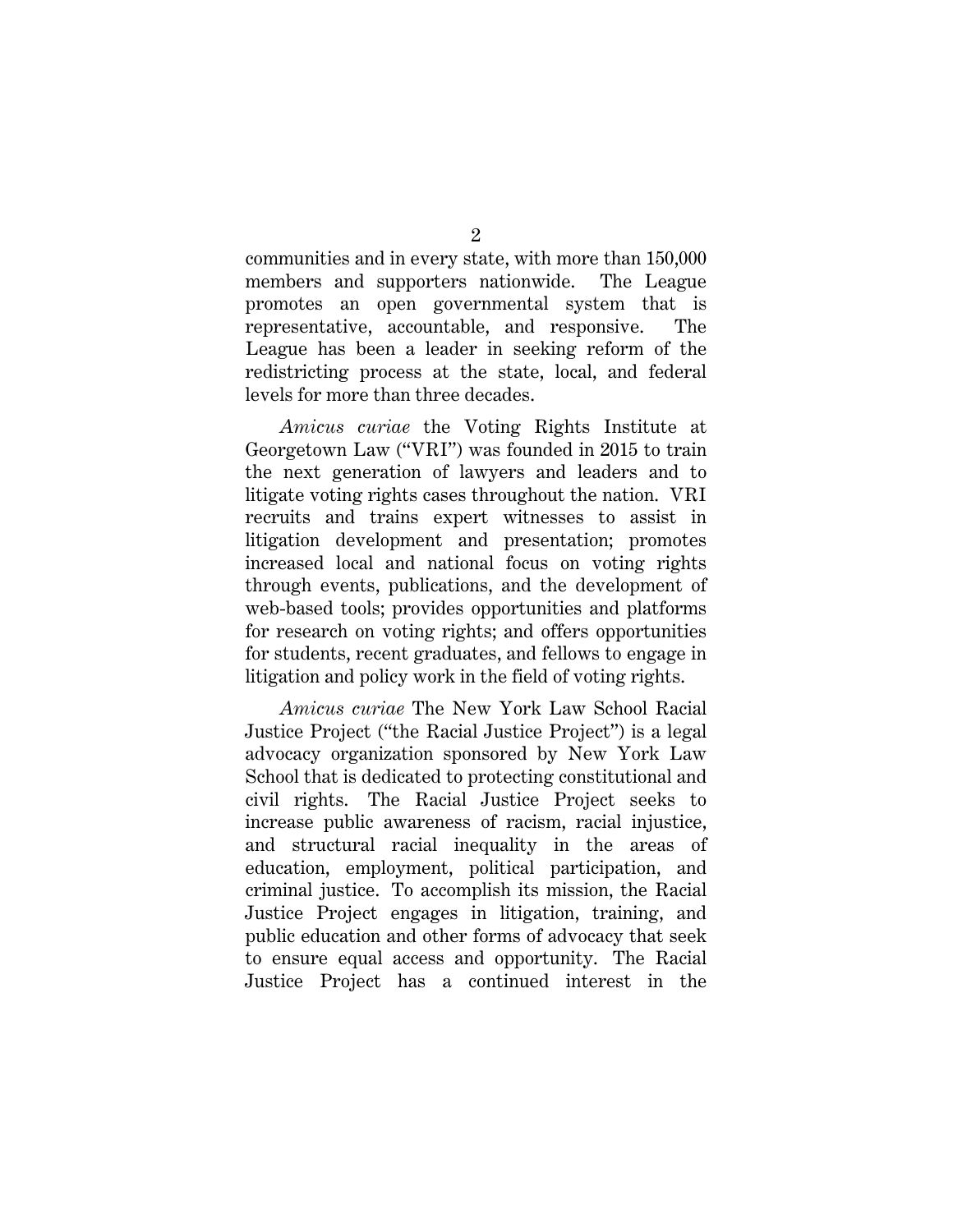development of jurisprudence that guards against racial discrimination and promotes social and political equality for all Americans. Accordingly, the Racial Justice Project has a substantial interest in the outcome of this litigation.

*Amicus curiae* the National Council of Jewish Women ("NCJW") is a grassroots organization of 90,000 volunteers and advocates who turn progressive ideals into action. Inspired by Jewish values, NCJW strives for social justice by improving the quality of life for women, children, and families and by safeguarding individual rights and freedoms. NCJW's Resolutions state that NCJW resolves to work for "[e]lection laws, policies, and practices that ensure easy and equitable access and eliminate obstacles to the electoral process so that every vote counts and can be verified." *See*  www.ncjw.org/media/PDFs/NCJWResolutions2014201 7.pdf.

*Amicus curiae* The National Association of Social Workers ("NASW") is the largest association of professional social workers in the United States with over 130,000 members in 55 chapters. The Virginia Chapter of NASW has 2700 members. NASW develops policy statements on issues of importance to the social work profession. Consistent with those statements, NASW reaffirms that participation in electoral politics is consistent with fundamental social work values, such as self-determination, empowerment, democratic decision making, equal opportunity, inclusion, and the promotion of social justice. *See* NASW Policy Statement: Electoral Politics, in Social Work Speaks 90, 94 (10th ed. 2015).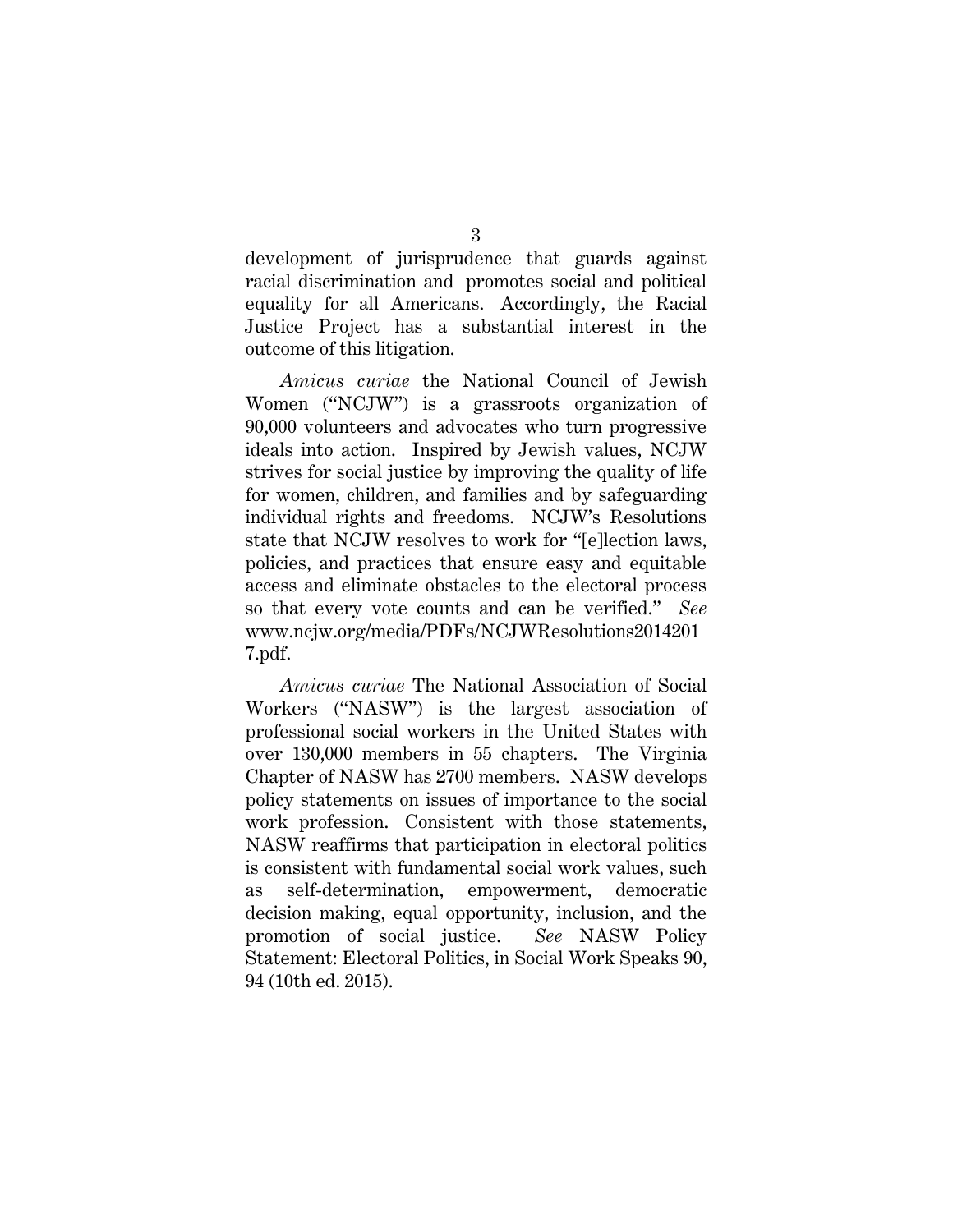## SUMMARY OF ARGUMENT

The district court's holding below, and Appellees' position before this Court, is that race only predominates in districting where the plaintiff can demonstrate an actual conflict between racial considerations and other districting principles. The district court held that this is true even where there is direct evidence that the legislature explicitly prioritized race and imposed an across-the-board racial quota for the challenged districts. The district court's holding is contrary to this Court's precedent and undermines the principles underlying this Court's racial gerrymandering jurisprudence.

The Equal Protection Clause requires strict scrutiny where race was the predominant factor in shaping the boundaries of an electoral district. It is well-settled that plaintiffs can establish the predominance of race in the districting process by offering *either* direct evidence of legislative purpose *or* circumstantial evidence of a district's shape and demographics, or by offering both. The district court's holding ignored this fundamental precept and held that circumstantial evidence in the form of inexplicable deviations from traditional redistricting principles is always required to trigger strict scrutiny.

This approach has dangerous consequences for racial gerrymandering cases premised on direct evidence. The test used below to evaluate racial predominance would excuse virtually any race-based plan that appears to conform to neutral criteria such as compactness and contiguity. The test also would allow the incidental political benefits of a racial gerrymander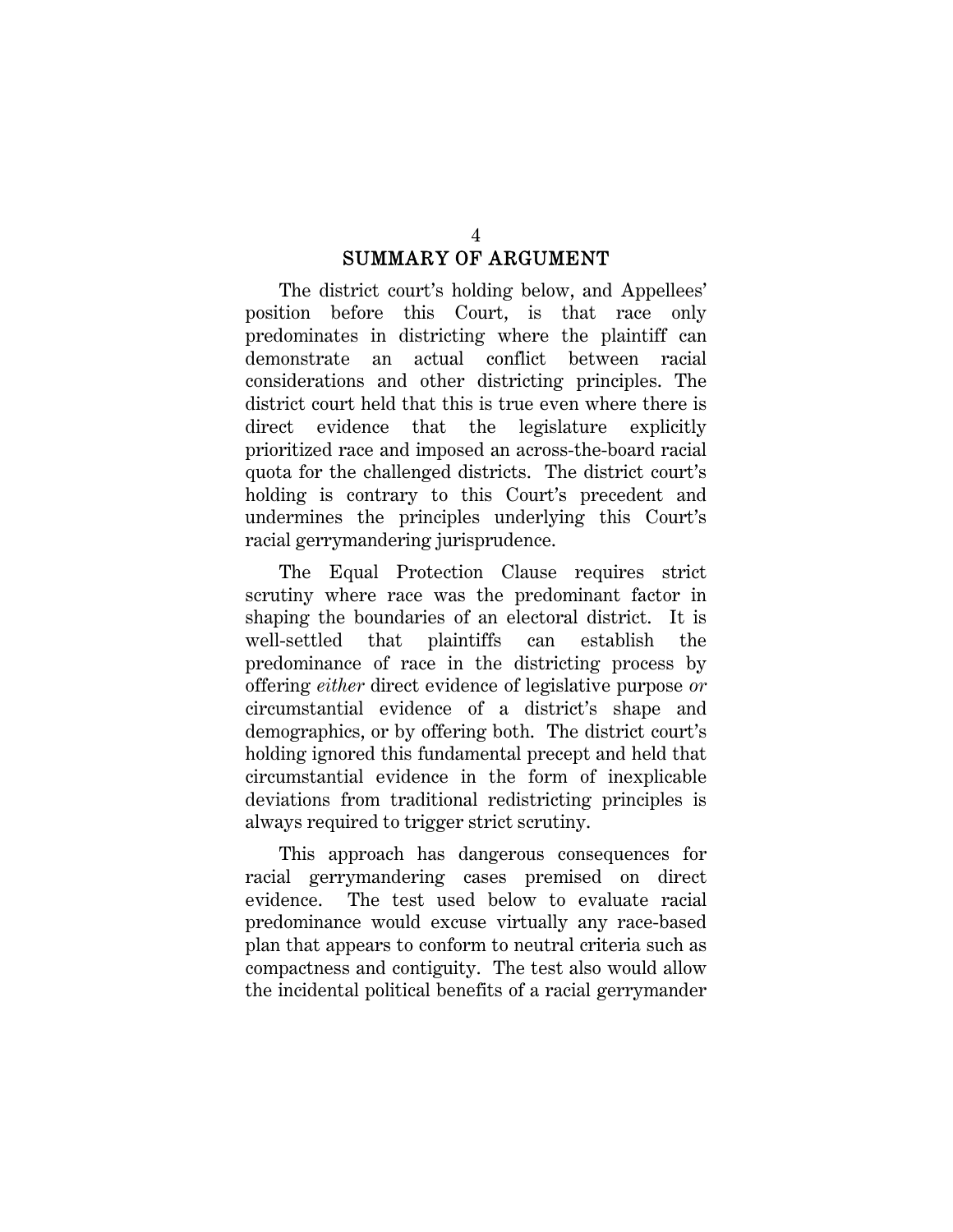to excuse a plan—such as this one—motivated by race. If a plan's ultimate partisan effects can overcome direct evidence of racial intent, racial gerrymandering claims would largely be rendered a nullity.

The Virginia House of Delegates and Speaker William Howell (hereinafter "Appellees") ask this Court to compound the district court's errors by requiring plaintiffs in every racial gerrymandering case to produce an alternative plan that achieves the legislature's political goals while also bringing about significantly greater racial balance. Insistence on such a plan would unduly stymie racial gerrymandering claims predicated on direct evidence of racial discrimination. As this Court has recognized, such alternative plans serve a useful evidentiary function for racial gerrymandering claims when those claims are premised on *circumstantial* evidence. In the absence of direct evidence of racial motivation, and in light of the strong correlation between race and politics, evidence of a conflict between race and party may be useful to dispel an equally plausible alternative explanation of partisanship. However, such a plan is unnecessary to ferret out evidence that race predominated in districting decisions when there is already *direct* evidence of race-based intent. To impose an alternative plan requirement upon all plaintiffs raising racial gerrymandering claims*,* even those relying on direct evidence, would simply adopt the district court's erroneous predominance analysis in another form.

This Court should decline the district court's invitation to radically reshape racial gerrymandering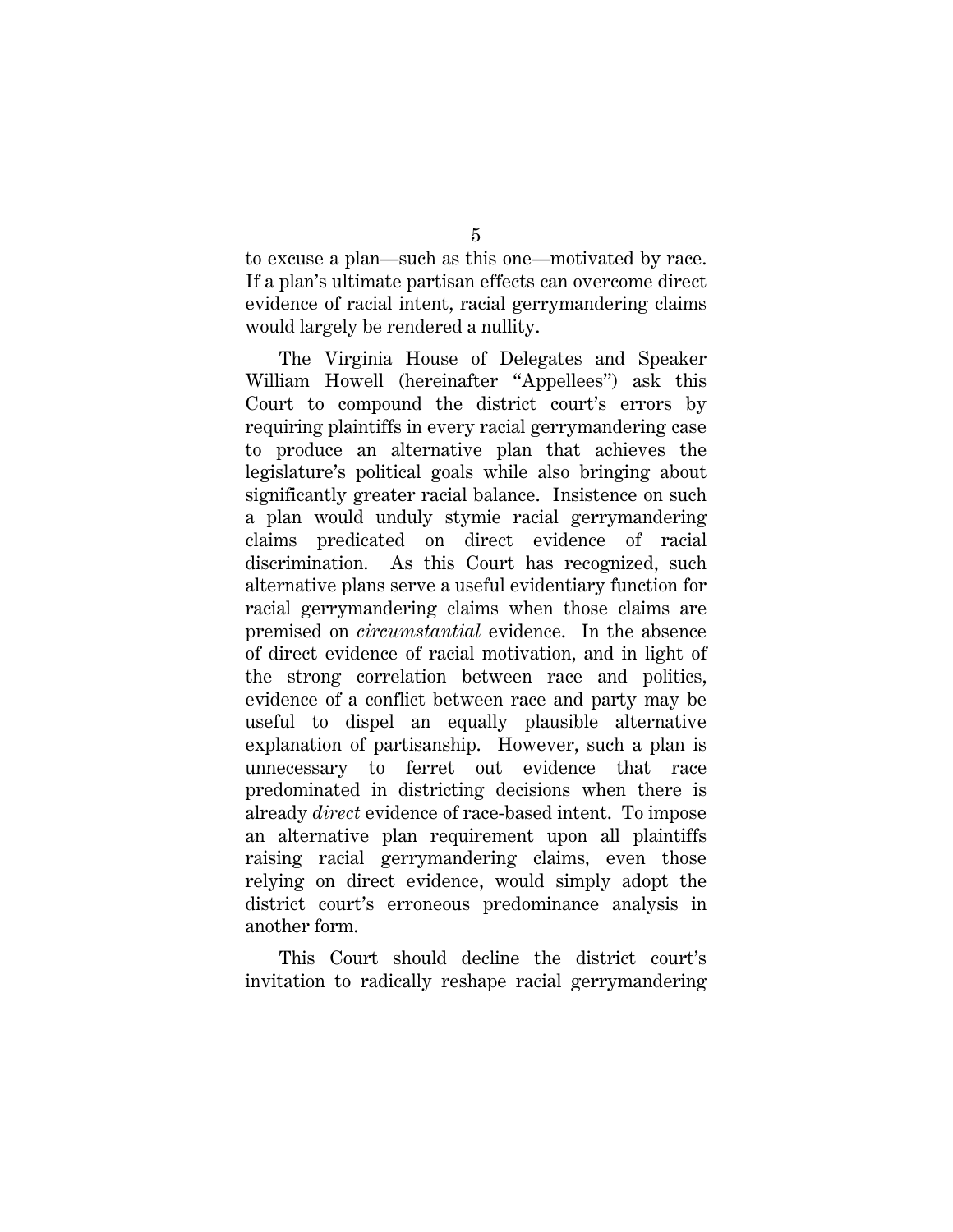doctrine and permit avowedly race-based plans to escape strict scrutiny.

#### ARGUMENT

## I. Direct Evidence Shows that Race Predominated in the Creation of the Challenged Districts.

The clear weight of the evidence in this case shows that race was the predominant factor in the legislature's choice of district lines. To prove that a racial gerrymander has taken place, the plaintiff must show "that race was the predominant factor motivating the legislature's decision to place a significant number of voters within or without a particular district." *Miller v. Johnson*, 515 U.S. 900, 916 (1995). Race predominates if "the legislature subordinated traditional race-neutral districting principles . . . to racial considerations." *Id.* Once a plaintiff establishes that race was the predominant factor in drawing a district's boundaries, the Equal Protection Clause requires the boundaries to be narrowly tailored to serve a compelling state interest. *Shaw v. Reno*, 509 U.S. 630, 686 (1993).

As established by *Shaw*, a plaintiff bringing a racial gerrymandering claim can establish that race predominated in the formation of a district either through direct evidence of legislative purpose (whether through express statements of racially-motivated intent or by demonstrating the presence of the factors set forth in *Village of Arlington Heights v. Metropolitan Housing Development Corp.*, 429 U.S. 252 (1977)), or through circumstantial evidence based on a district's shape and demographics (or both). With respect to direct evidence of racial gerrymandering, the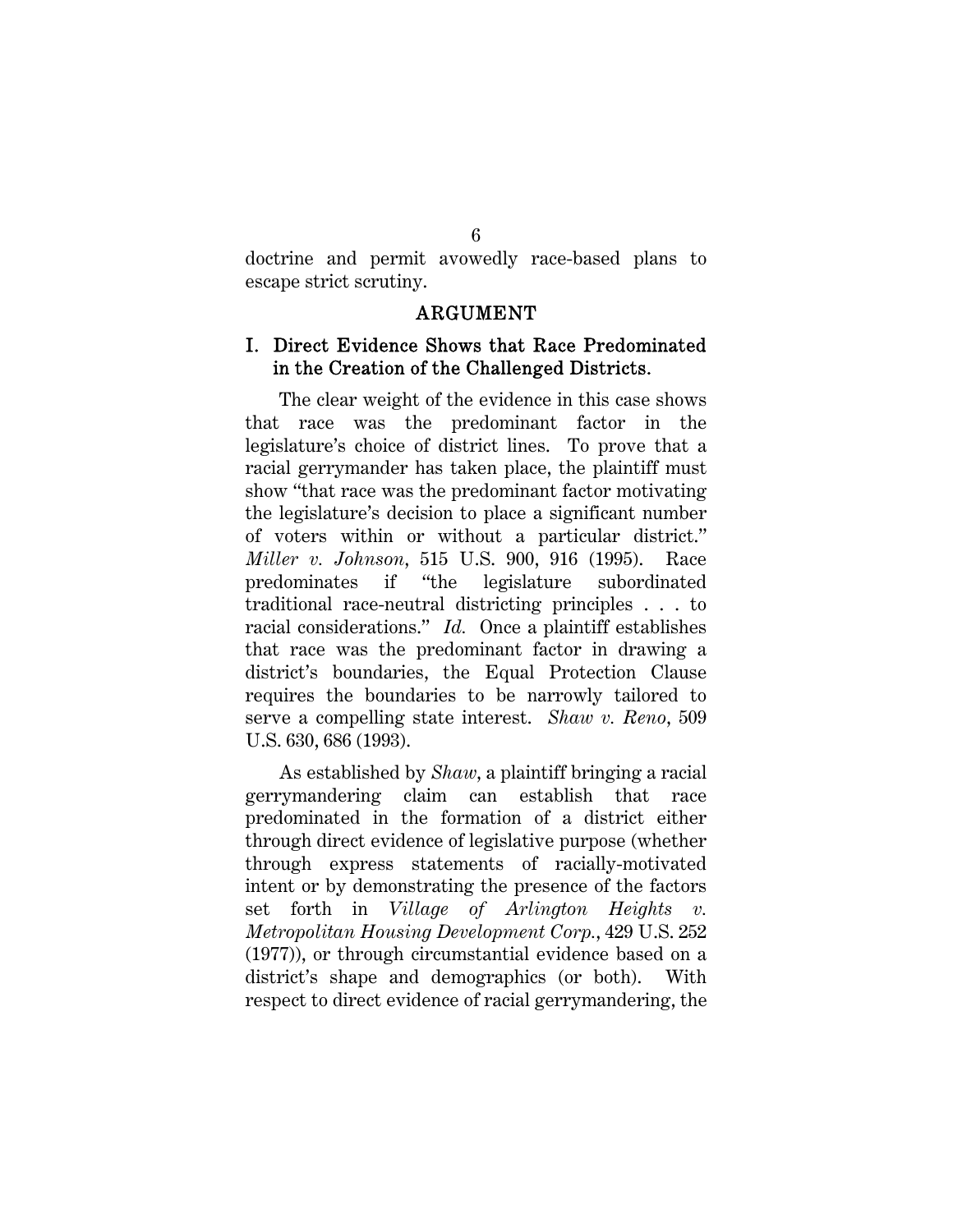Court has primarily looked to evidence of legislators' beliefs and communications. Where direct evidence establishes that "[r]ace was the criterion that, in the State's view, could not be compromised," *Shaw v. Hunt*, 517 U.S. 899, 907 (1996) ("*Shaw II*"), the gerrymander is subject to strict scrutiny. Most recently, the Court found "strong, perhaps overwhelming, evidence" that race predominated when Alabama "expressly adopted and applied a policy of prioritizing mechanical racial targets above all other districting criteria (save oneperson, one-vote)." *Alabama Legislative Black Caucus v. Alabama*, 135 S. Ct. 1257, 1267, 1271 (2015) ("*ALBC*").

A plaintiff also may offer circumstantial evidence to show that race predominated. *Miller*, 515 U.S. at 916. Circumstantial evidence can consist of alternative maps that show better conformance with traditional districting criteria and less racial gerrymandering, as well as "statistical and demographic evidence with respect to the precincts that were included within [the challenged district] and those that were placed in neighboring districts." *Hunt v. Cromartie*, 526 U.S. 541, 548 (1999). Because "[o]utright admissions of impermissible racial motivation are infrequent," *id.* at 553, plaintiffs often, but not always, must rely on such circumstantial evidence.

The plaintiffs in this case offered direct evidence that the legislature used race as a primary sorting mechanism in developing the challenged districts. The strong evidence in this case mirrors the direct evidence of racial motive found compelling in this Court's prior cases. Most recently, in *ALBC*, this Court relied on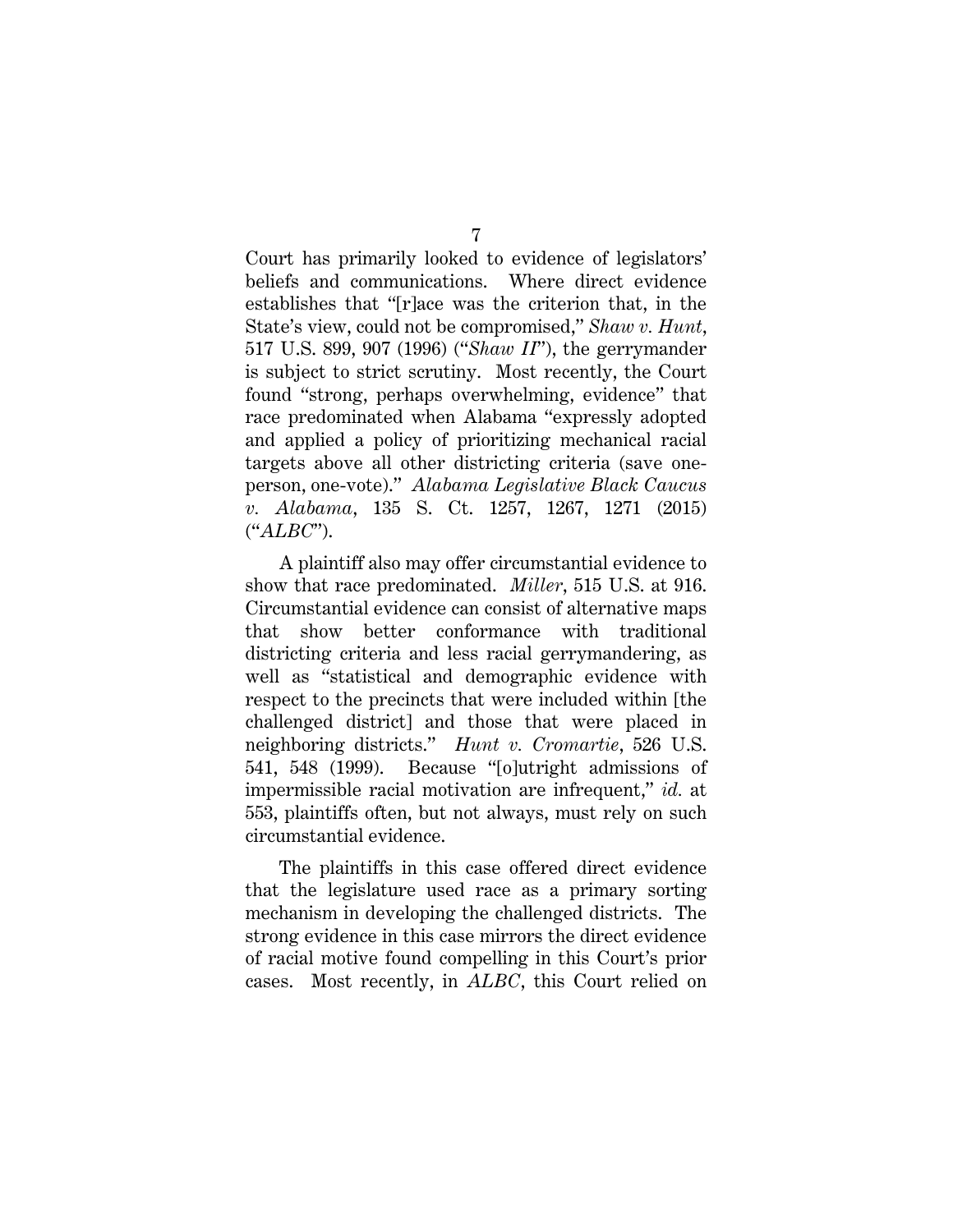evidence that "[t]he legislators in charge of creating the redistricting plan believed, and told their technical adviser, that a primary redistricting goal was to maintain existing racial percentages in each majorityminority district, insofar as feasible." *Id.* at 1271. Moreover, the Alabama legislature—just like the Virginia House of Delegates—conducted no "functional analysis" of minority ability to elect, relying instead on "a mechanically numerical view as to what counts as forbidden retrogression." *Id*. at 1272-73 (internal quotation marks omitted). In this case, the prioritization of racial quotas—here, an across-theboard 55% quota for minority districts—was equally explicit and equally untethered from any meaningful analysis of what was required to avoid retrogression under the Voting Rights Act.<sup>2</sup>

As in *ALBC*, the creators of the plan challenged here prioritized the achievement of a threshold black voting age population (BVAP). Legislators adopted a mechanical requirement that each district meet a "55% BVAP floor." J.S. App. 87a. Indeed, the plan's principal author stated that compliance with the Voting Rights Act—which he and other legislators equated with the 55% threshold, *see* J.S. at 87a-88a—was "the most important thing[]" to him in drawing the plan apart from population equality. J.S. 23 (quoting Pl. Ex. 35 at 35:1-5, 15-18).

<sup>2</sup> Likewise, in *Shaw II,* testimony from the principal draftsman of a redistricting plan that two districts were created to "assure black-voter majorities" provided strong "direct evidence of the legislature's objective." *Shaw II*, 517 U.S. at 906 (internal quotation marks omitted).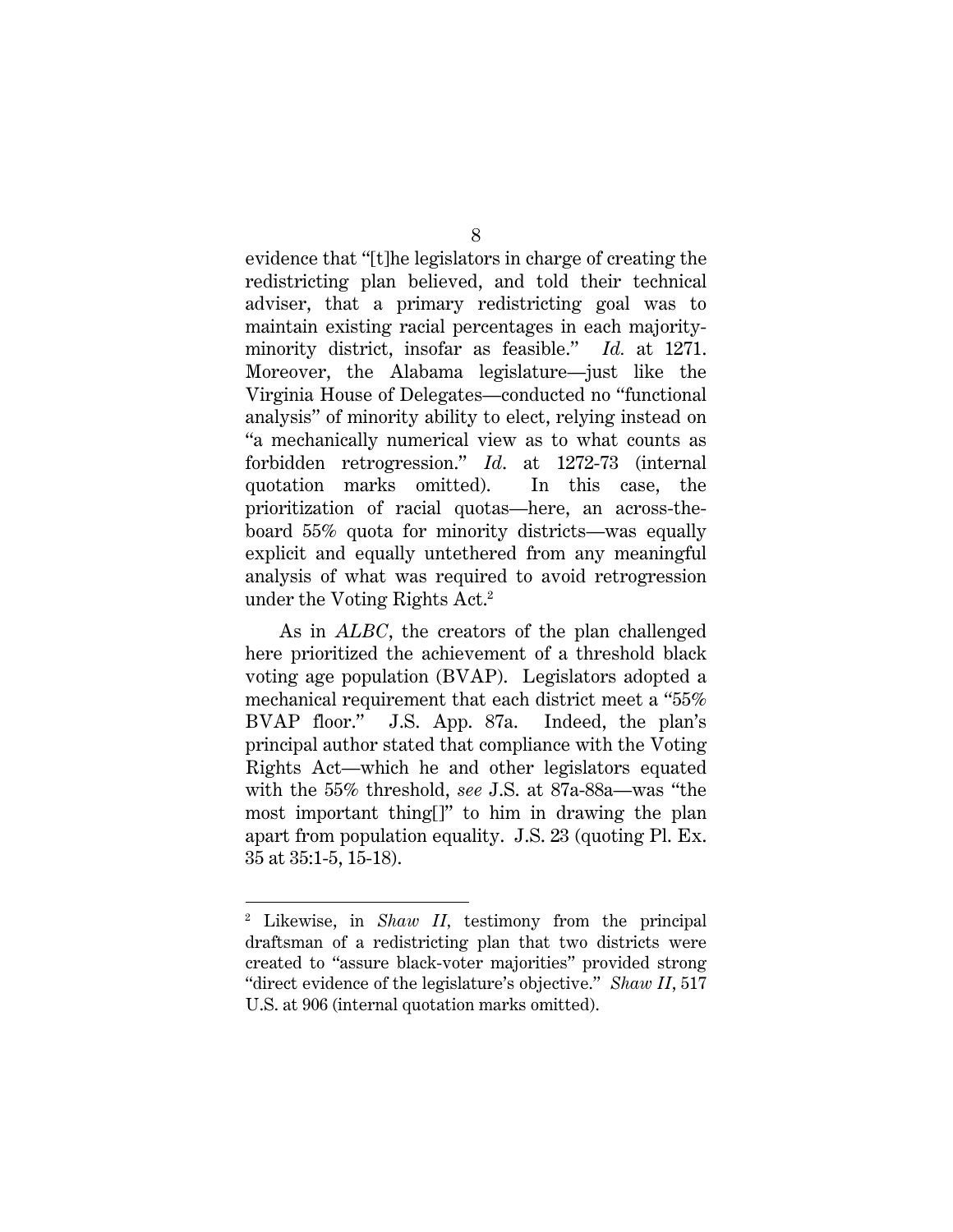This racial target was the primary consideration in all line-drawing decisions at the district level. The district court found "that the 55% BVAP figure was used in structuring the districts." J.S. App. 19a. District 63 and District 71 present two prime examples. Delegate Dance testified that one portion of District 63 "went to Delegate Tyler to try to get her number . . . [o]f African-American voters up to 55 percent." J.S. App. 93a (quoting Trial Tr. 80:11-17 (Dance)). Delegate McClellan, the representative of District 71 during the redistricting process, testified that she could not keep "any portion" of one precinct removed from her district because doing so would "push the [BVAP] below 55 percent." J.S. App. 113a (quoting Trial Tr. 40:1-9 (McClellan)).3

Although the legislature's purported reason for seeking this racial target was compliance with the Voting Rights Act, *see* J.S. App. 19a, this compliance was sought through unnecessary and unsupported reliance on a racial quota with no real analysis of why a 55% threshold was necessary to preserve minority voting strength. The district court labeled testimony on the source of the 55% rule "a muddle." J.S. App. 23a. Delegate Jones, the plan's principal author, initially asserted that the number derived from public hearing testimony. J.S. App. 24a. The district court rejected this claim as unsupported by the trial record. *Id.* Another delegate testified that it seemed "the number was almost pulled out of thin air." *Id.* (quoting Trial Tr.

l

<sup>3</sup> The majority held that race did not predominate in the creation of either District 63 or District 71. J.S. App. 96a, 115a.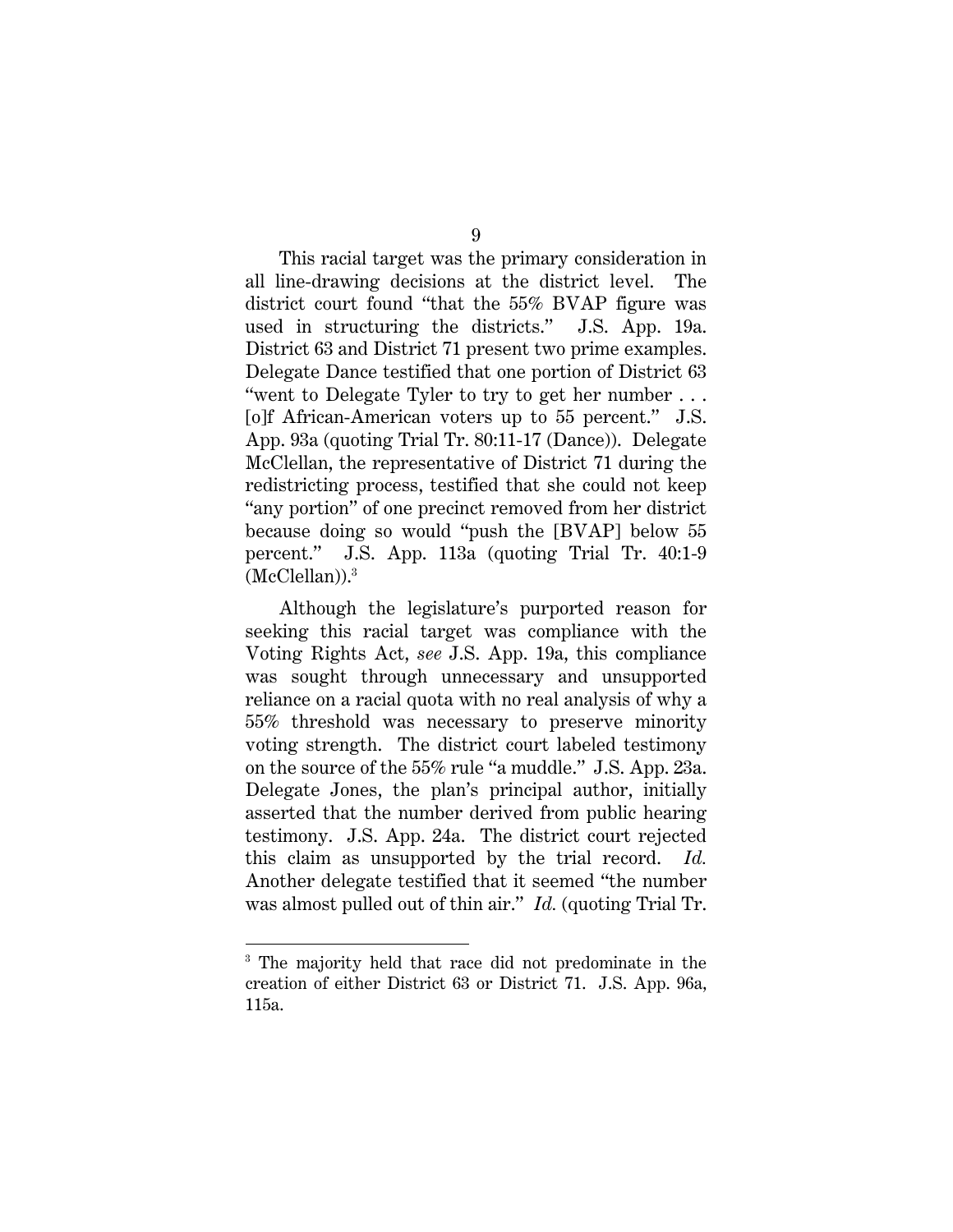98:1-2 (Armstrong)). Ultimately, the district court concluded that legislators based the figure on "concerns" about protecting a delegate in a re-election race in District 75 and on other legislator feedback. J.S. App. 25a. However, as Judge Keenan noted in dissent, Delegate Jones provided only "general and conclusory" statements suggesting that he completed a functional analysis of District 75 and did not explain how that analysis led him to arrive at the figure. J.S. App. 144a-145a (Keenan, J., dissenting). Nor did he or other legislators ever justify applying that figure across the board to every challenged district. *Id.* 

As Judge Keenan stated in her dissent from the judgment below, the record in this case offers "overwhelming, direct evidence of racial motivation." J.S. App. 140a (Keenan, J., dissenting). Ultimately, Judge Keenan correctly described the challenged districts "a textbook example of racial predominance, in which a uniform racial quota was the only criterion employed in the redistricting process that could not be compromised." J.S. App. 133a (Keenan, J., dissenting). Yet, the district court held that direct evidence of racial predominance was meaningless absent additional circumstantial evidence. This ruling is antithetical to all notions of normal evidentiary presumptions and cannot be sustained.

## II. Compliance with Traditional, Neutral Criteria and Incidental Partisan Effects Cannot Override Direct Evidence of Racial Gerrymandering.

Where direct evidence establishes that race was the predominant factor in district drawing, the possibility that the same map could have been drawn in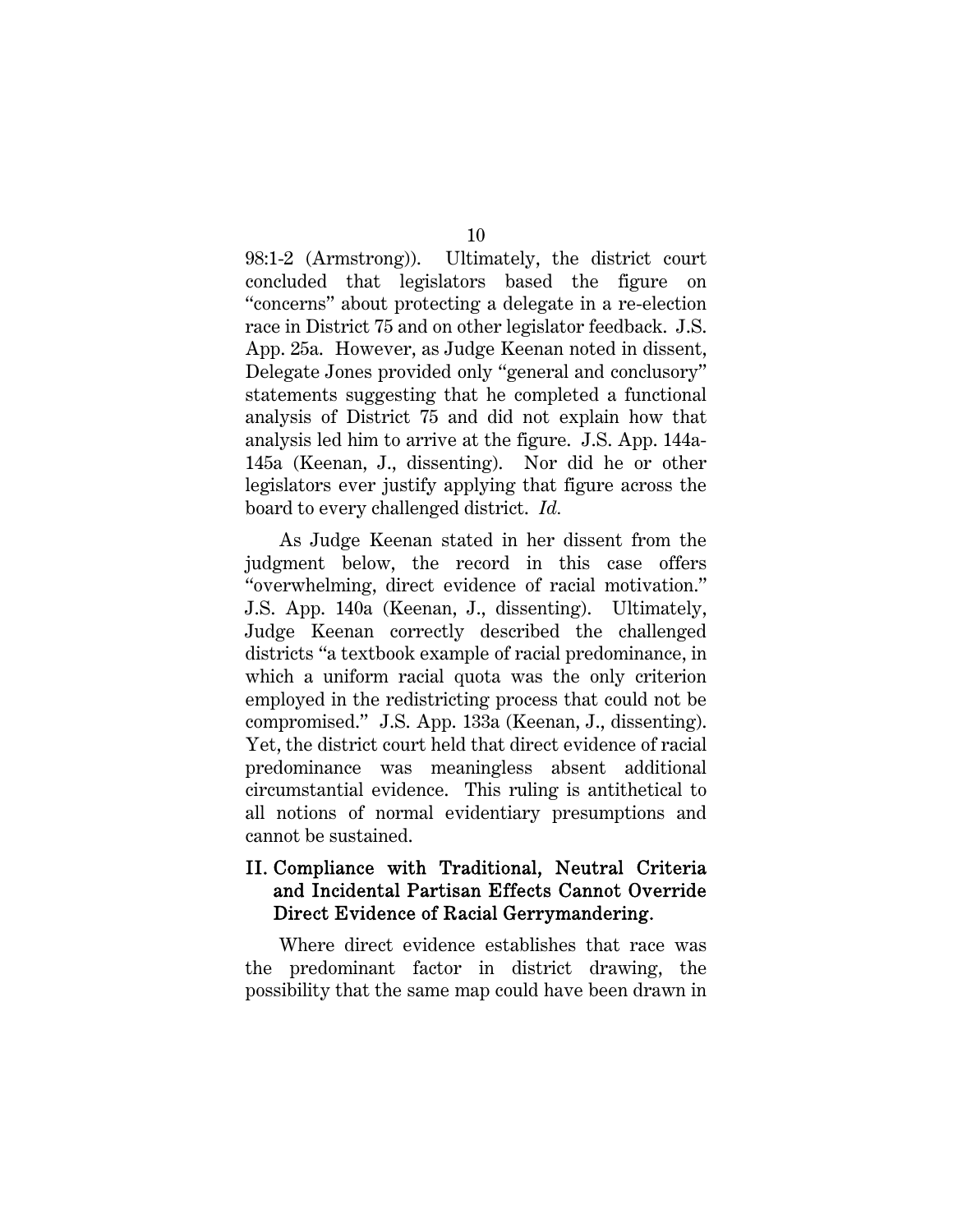accordance with traditional redistricting criteria does not inoculate the map from challenge. That is, courts are neither required nor supposed to ignore direct evidence that race predominated, and only invalidate districts that depart from traditional districting criteria. But that is exactly what the district court did here. It did so based on an erroneous belief that race must be demonstrably in conflict with traditional districting goals in order to predominate. *See* J.S. App. 30a-31a (demanding "*actual* conflict between traditional redistricting criteria and race that leads to the subordination of the former" (quoting *Page v. Virginia State Bd. of Elections*, No. 3:13CV678, 2015 WL 3604029, at \*27 (E.D. Va. 2015) (Payne, J., dissenting))).

The district court incorrectly dismissed direct evidence of race-based districting as "largely irrelevant" wherever a district could be otherwise explained by neutral principles such as compactness or contiguity. *See* J.S. App. 107a-108a (describing District 69). Even where a district contained deviations from these traditional redistricting principles, the court excused deviations if they were justifiable *post hoc* by reference to other non-racial criteria, such as political considerations. *See* J.S. App. 93a-95a (discussing District 63).

The district court's view turns this Court's racial gerrymandering doctrine on its head and elevates circumstantial evidence over more compelling direct evidence of intent. The district court's new proposed standard for predominance—wherein race never predominates if its use is consistent with malleable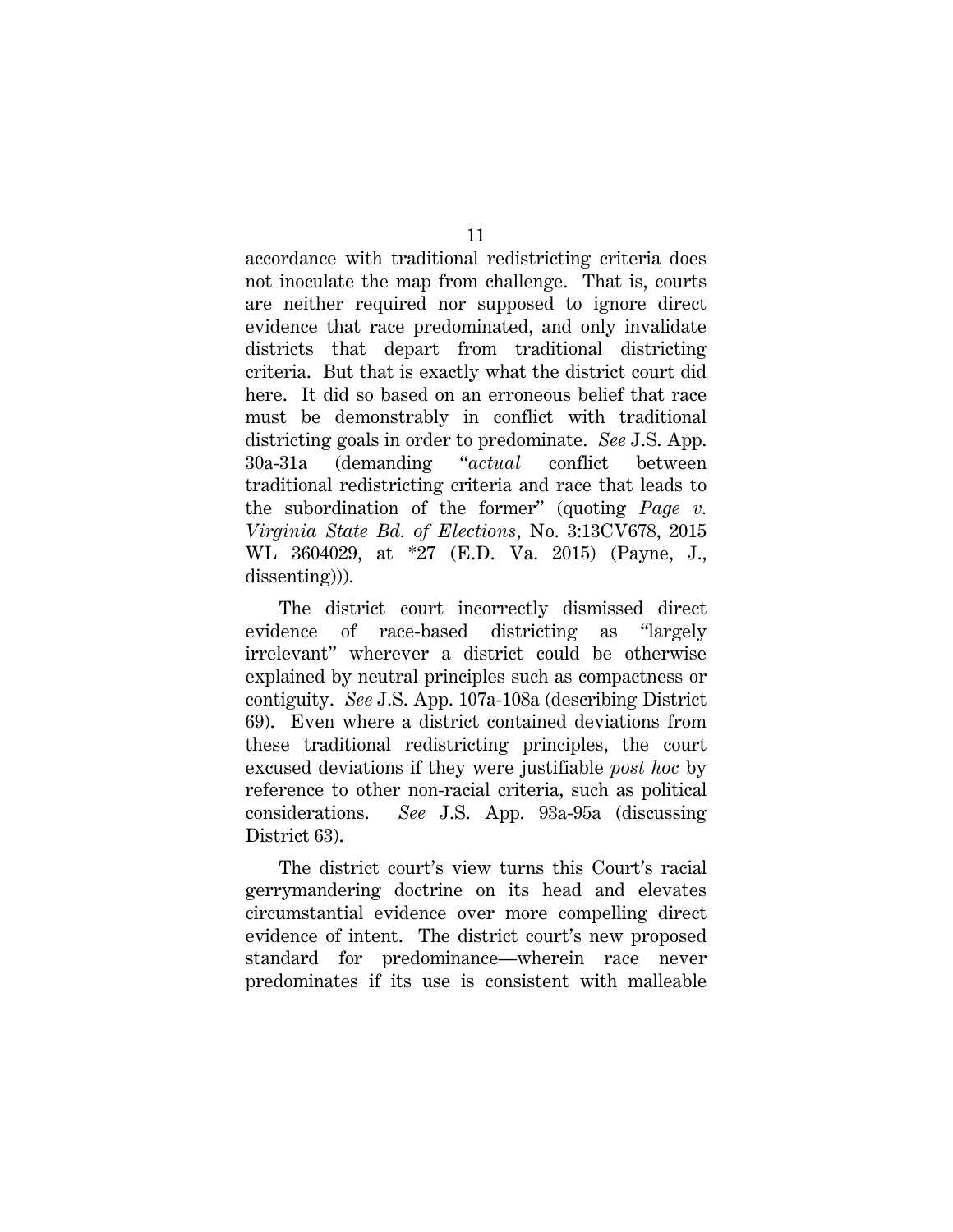neutral principles or incidental (and inevitable) political effects—ignores the clear guidance of *Shaw* and its progeny. By asking the wrong question—what *can*  explain the district rather than what *actually* motivated the legislature when drawing the district the district court arrived at the wrong answer. The court need not engage in hypotheticals where, as here, there is direct evidence of intent to sort voters based on race.

## A. The District Court Wrongly Allowed Compliance with Traditional, Neutral Criteria To Override Direct Evidence of Racial Gerrymandering.

In reviewing each district for the predominance of race, the district court looked first for its compliance with "traditional, neutral districting criteria, including, but not limited to, compactness, contiguity, nesting, and adherence to boundaries provided by political subdivisions and natural geographic features." J.S. App. 50a. If the court satisfied itself that neutral criteria were respected, it looked no further despite the direct evidence of intent. *See*, *e.g.*, J.S. App. 127a (concluding that race did not predominate in the creation of District 92 on the basis of the District's compliance with traditional principles). In other words, the district court treated cleanly drawn boundaries as *prima facie* evidence that race did not predominate. As Appellants note, "[t]he practical effect of the majority's test is to legalize the intentional sorting of voters on the basis of race as long as the legislature does it *neatly enough*." J.S. 6 (emphasis in original).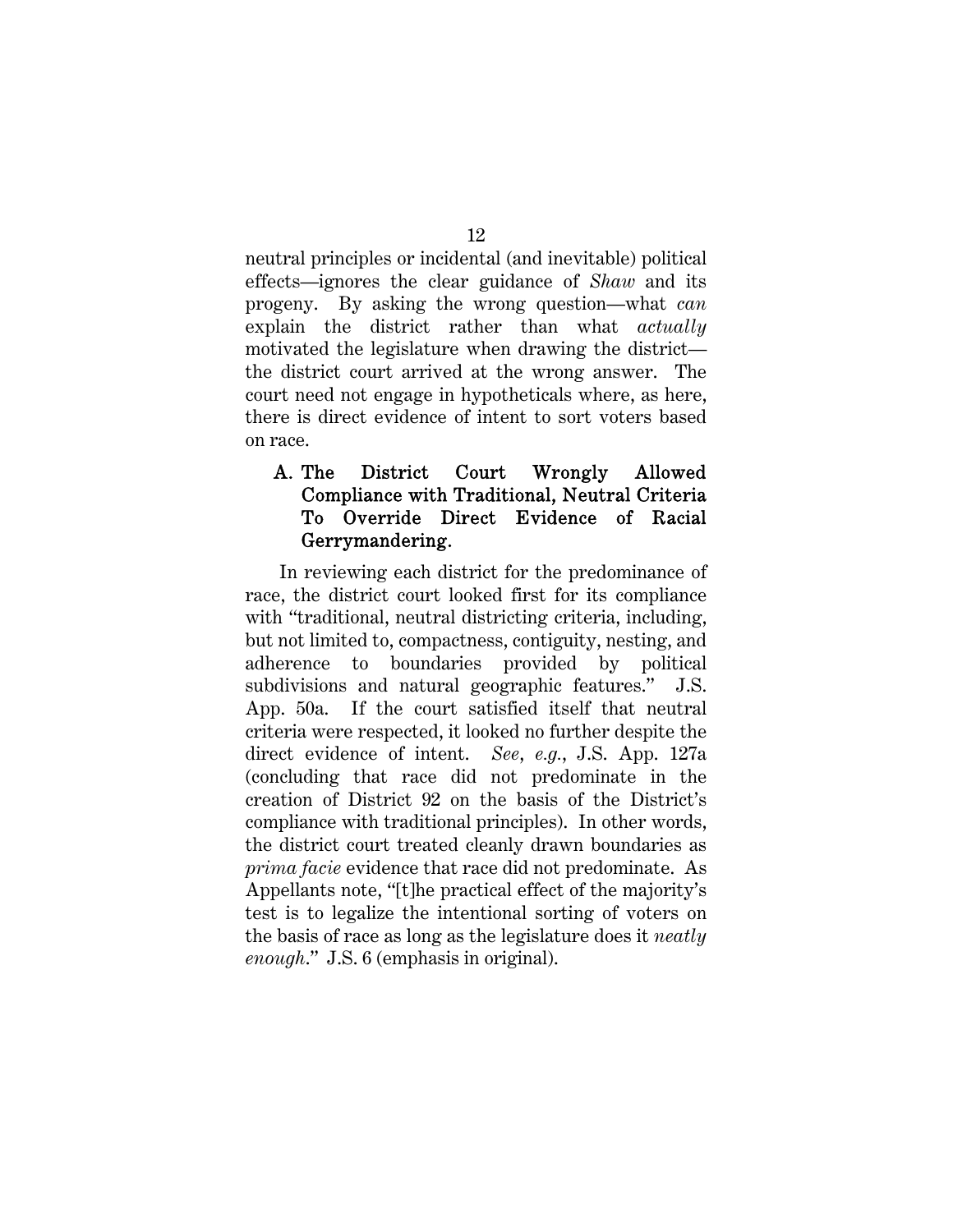Contrary to the district court's contention that it "carefully examin[ed]" the basis for sorting voters in each district, J.S. App. 96a, 97a, the district court's focus on appearances only will certainly allow legislators to "'mask' racial sorting." J.S. App. 101a n.34. The district court's discussion of District 71 exemplifies its flawed approach. Delegate McClellan testified that she "couldn't keep 'any portion of [precinct] 207' because it would 'push the [BVAP] below 55 percent.'" J.S. App. 113a (quoting Trial Tr. 40:1-9 (McClellan) (first bracket added)). But given the district's conformance to neutral principles, the district court deemed this observation immaterial. J.S. App. 114a ("[I]t does not matter what Delegate McClellan's personal preferences were."). This approach directly violates this Court's holding in *Miller*. A plaintiff need not make a "threshold showing of bizarreness" regarding a district's shape or makeup to prove that race was the predominant factor in districting. *Miller*, 515 U.S. at 915. Rather, "it [is] the presumed racial *purpose* of state action, not its stark manifestation, that [is] the constitutional violation." *Id.* at 913 (emphasis added).

A district created on the basis of race, whether or not the line-drawing has some other, independent flaw, imposes the very harms *Shaw* claims are designed to prevent. Like districts with the overt appearance of racial influence, districts intentionally (and explicitly) crafted to meet racial quotas "reinforce[] the perception that members of the same racial group—regardless of their age, education, economic status, or the community in which they live—think alike, share the same political interests, and will prefer the same candidates at the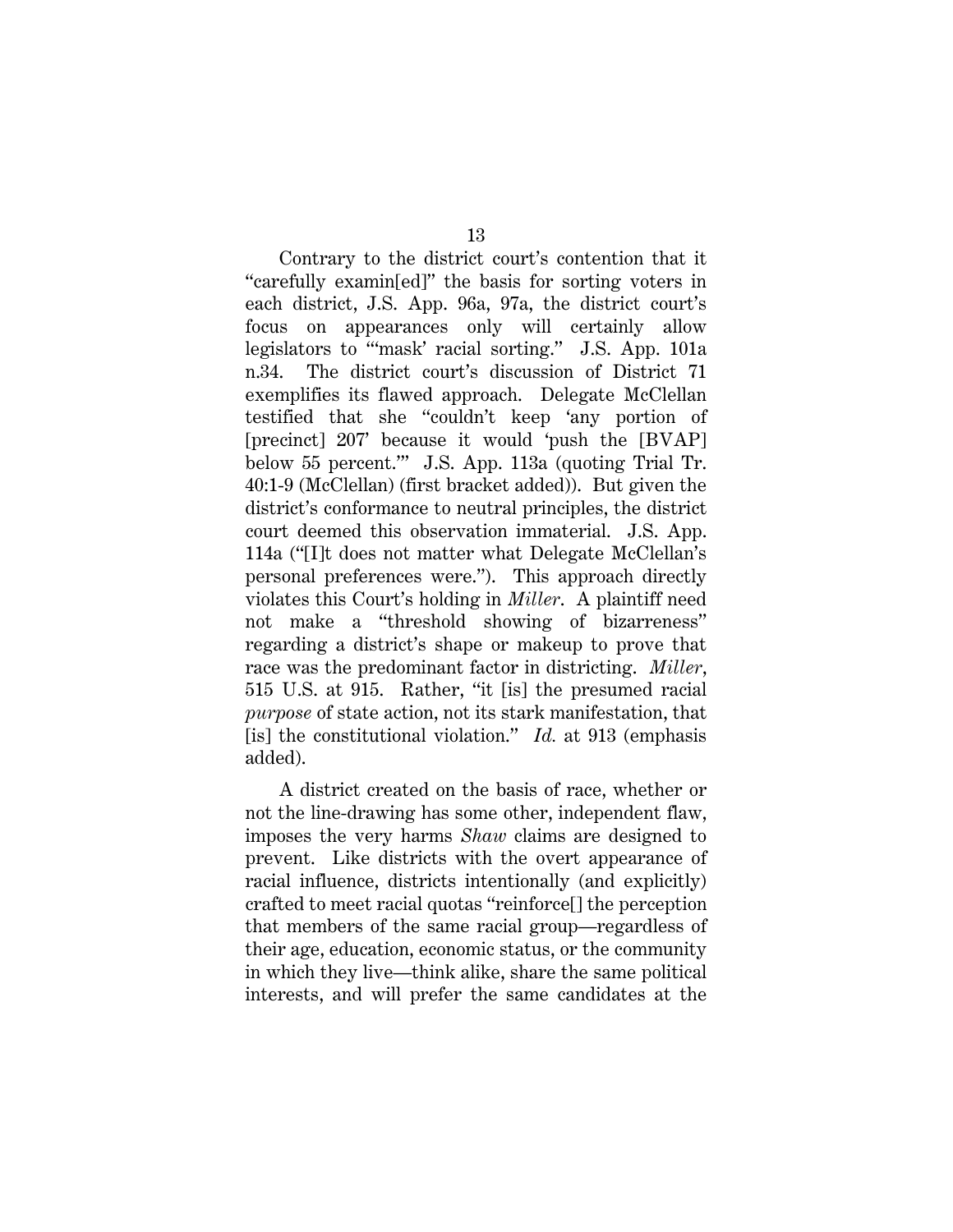polls." *Shaw*, 509 U.S. at 647. Such districts also send a "pernicious" message to elected representatives. *Id.* at 648. Representatives are led to believe that "their primary obligation is to represent only the members of that group, rather than their constituency as a whole." *Id.* When the authors of a plan baldly state that race is the most important consideration in districting, they create the very harms that *Shaw* prohibits.

Here, direct evidence demonstrates that the legislature was prepared to reject any outcome that did not comply with its racial sorting requirement. A deliberate gerrymander such as this must not be immunized from review because the legislature was able to achieve its non-negotiable racial quota while *also* appearing to conform to neutral districting principles.

## B. The District Court Wrongly Allowed Incidental Partisan Effects To Override Direct Evidence of Racial Gerrymandering.

The district court also erred by concluding that *post hoc* partisan explanations undermine strong, direct evidence of racial gerrymandering. This Court has never indicated that *post hoc* partisan rationalizations can undercut demonstrable intent to sort voters based on race. It should decline to do so here.

As this Court has recognized, racial gerrymanders often resemble partisan gerrymanders given the strong correlation between race and party. *Easley v. Cromartie*, 532 U.S. 234, 257 (2001) ("That is because race in this case correlates closely with political behavior."); *see also* Richard L. Hasen, *Race or Party?: How Courts Should Think About Republican Efforts to* 

14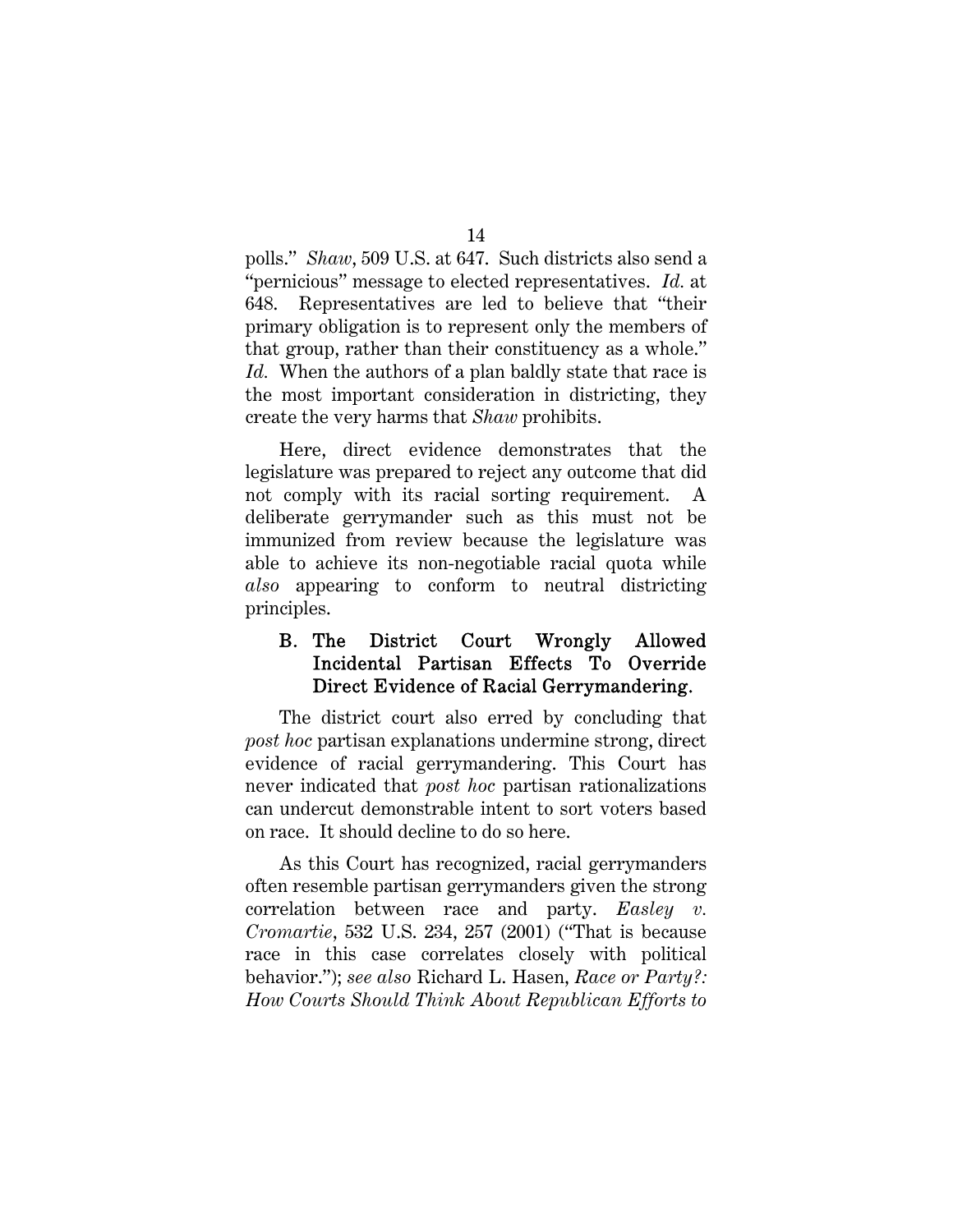*Make It Harder to Vote in North Carolina and Elsewhere*, 127 Harv. L. Rev. Forum 58, 61 (2014) (noting that "[w]hen party and race coincide, as . . . they do today, it is much harder to separate racial and partisan intent and effect"). Such a correlation, standing alone, is obviously insufficient to show a *Shaw*  violation. *See Bush v. Vera*, 517 U.S. 952, 968 (1996) ("If district lines merely correlate with race because they are drawn on the basis of political affiliation, which correlates with race, there is no racial classification to justify."). However, by the same logic, such a correlation, standing alone, should be equally insufficient to *defeat* a *Shaw* claim.

Just as it is possible to draw a compact district that discriminates on the basis of race, *see Miller*, 515 U.S. at 915, it is possible (and indeed likely) that a district drawn on the basis of race will also have partisan benefits. While this Court has held that the pursuit of political goals in districting, based on political data, is not unconstitutional "even if it so happens that the most loyal Democrats happen to be black Democrats and even if the State were conscious of that fact," *Hunt*, 526 U.S. at 551 (emphasis omitted), the Court has never held that purposeful racial gerrymandering is constitutional just because packing African-American voters into a few districts also benefits legislators electorally.

The key question in a *Shaw* claim is which criteria "could not be compromised." *Shaw II*, 517 U.S. at 907. "That the legislature addressed [other] interests does not in any way refute the fact that race was the legislature's predominant consideration. Race was the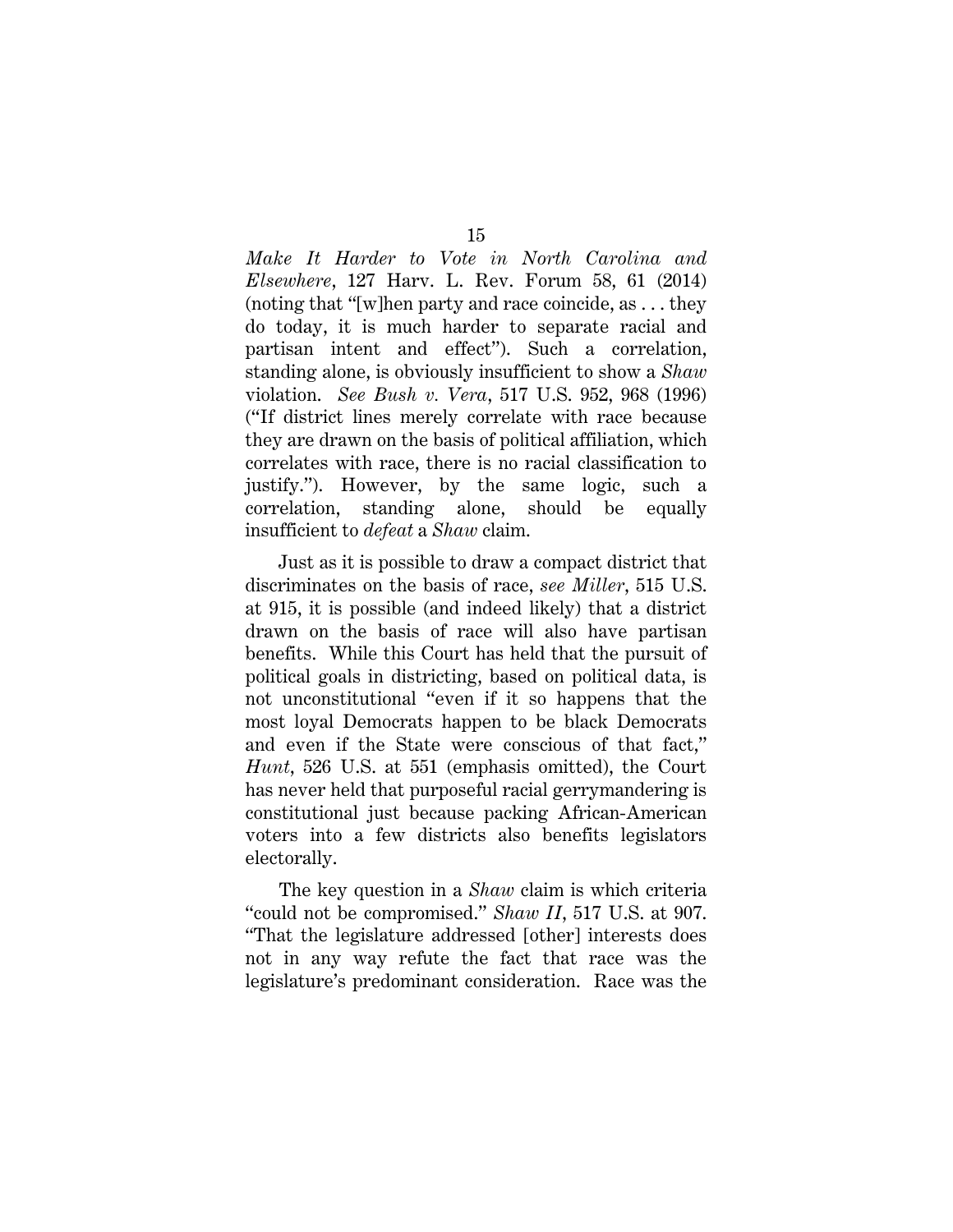criterion that, in the State's view, could not be compromised; respecting communities of interest and protecting Democratic incumbents came into play only after the race-based decision had been made." *Id*. In other words, the key inquiries are *why* the legislature drew the district and *how* it went about doing so. The fact that political goals can explain a district's boundaries after the fact, or that there is no conflict between race and politics, does not negate direct evidence demonstrating that race was the "criterion that, in the State's view, could not be compromised." *Id. See Bush*, 517 U.S. at 959, 963 (sustaining a decision that race predominated even though "incumbency protection influenced the redistricting plan to an unprecedented extent").

The district court incorrectly asked not what *actually* explained districting decisions, but what *could have* explained those decisions. *See* J.S. App. 111a (the "deviation [from neutral districting criteria] is explainable on the basis of 'incumbent pairing prevention'"); J.S. App. 95a ("[I]t appears that this aspect of HD 63's unusual shape can be explained on a neutral, racial, and political basis."). In at least one case, the court did not even find it necessary to decide whether race or incumbency was the actual cause of a deviation. *See* J.S. App. 125a (holding that race did not predominate even though "a couple of small deviations possibly could be attributable either to racial or to incumbency considerations"). Thus, while the district court paid lip service to the idea that the use of race as a proxy is unacceptable, noting that "if legislators attempt to 'pac[k] voters into a particular majorityminority district for the purpose of protection the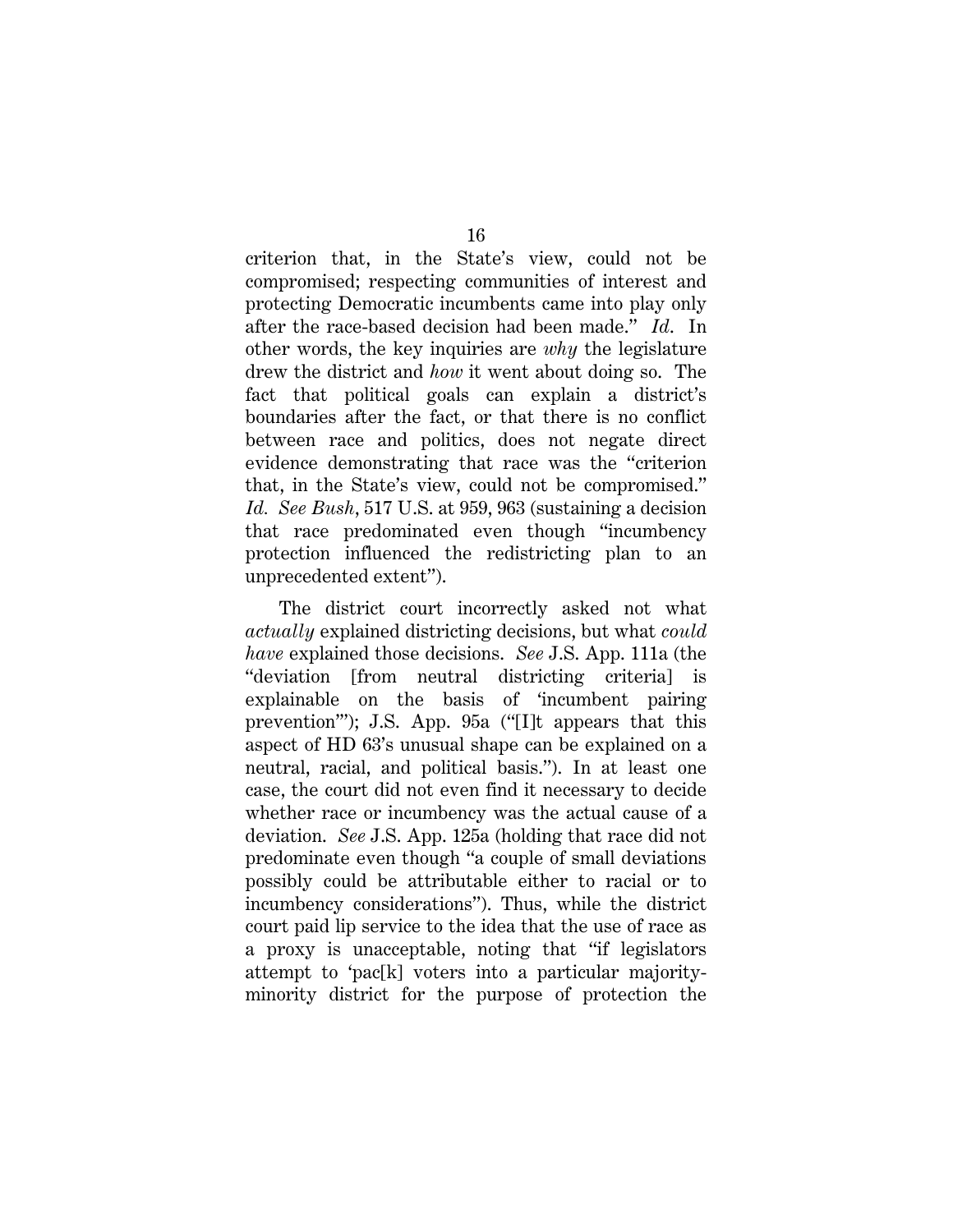incumbent,' this would still constitute racial sorting," ultimately, the district court's decision condoned exactly this practice of racial sorting. J.S. App. 70a (internal citation omitted).

This district court's complete deference to Appellees' *post hoc* explanations made it practically impossible for Appellants to demonstrate that race predominated, despite the irrefutable evidence of a racial motive. For example, the district court conceded that District 80 "makes little rational sense as a geographical unit" and "'winds its way around low BVAP precincts . . . to capture high BVAP precincts.'" J.S. App. 121a (quoting Pls.' Post-Trial Brief at 19). The district also attained the 55% BVAP floor. J.S. App. 121a. The three-judge court had overwhelming cause to conclude that race impermissibly governed the drawing of District 80. Yet the district court instead credited a *post hoc* rationalization from Appellees that the district's deviations were incumbency protection devices. *See* J.S. App. 123a ("[I]t appears just as likely that precincts were selected for being highly Democratic . . . as it is that precincts were selected for being highly African-American."). The district court repeatedly overlooked direct evidence of racial targetsetting and assumed that a partisan motive existed in the drawing of a district simply because the chosen boundaries had the *effect* of conferring a partisan benefit and could later be explained on that basis.

Only in District 75, where there was "no ambiguity about the basis upon which voters were sorted," did the district court conclude that race predominated. J.S. App. 99a. In District 75, the court had proof that

17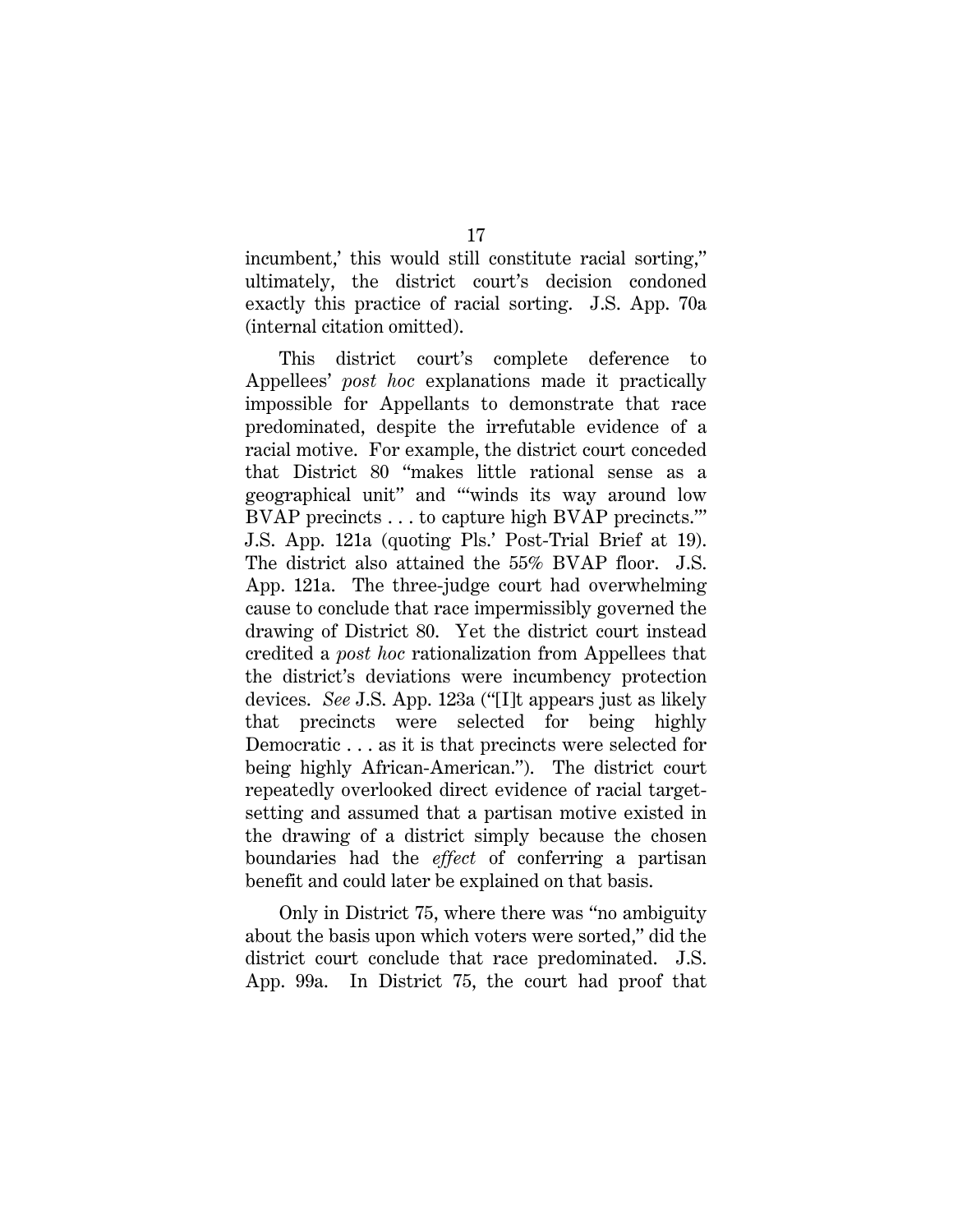legislators actively used race as a proxy for political ends. In that extreme case, the district court found that racial considerations subordinated other districting principles. J.S. App. 100a. In other words, where race and political aims coincided, it was not enough for Appellants to offer direct evidence of predominant racial intent in districting decisions. The Appellants additionally had to prove that legislators used race-based sorting to accomplish political ends. This demands far more of plaintiffs than the traditional subordination inquiry, which asks only which criteria "could not be compromised." *Shaw II*, 517 U.S. at 907.

Given the strong correlation between race and partisanship, the district court's reasoning would permit virtually any purposeful use of race in redistricting so long as there were (as there are likely to be) overlapping incidental political benefits. The district court's test presumes that partisan motivation is the predominant factor in *every* redistricting plan in which race and party are linked unless the plaintiff can specifically demonstrate that the state used race as a proxy to accomplish its political ends. The Court should decline the district court's invitation to accept *post hoc* partisan rationalizations. A partisan explanation is not talismanic and the ultimate partisan benefits of a plan cannot save a blatant racial gerrymander.

## III. An Alternative Plan Is Unnecessary Where, as Here, Direct Evidence Established the Predominance of Race in Redistricting.

Appellees also defend the outcome below by arguing that this Court's opinion in *Easley* requires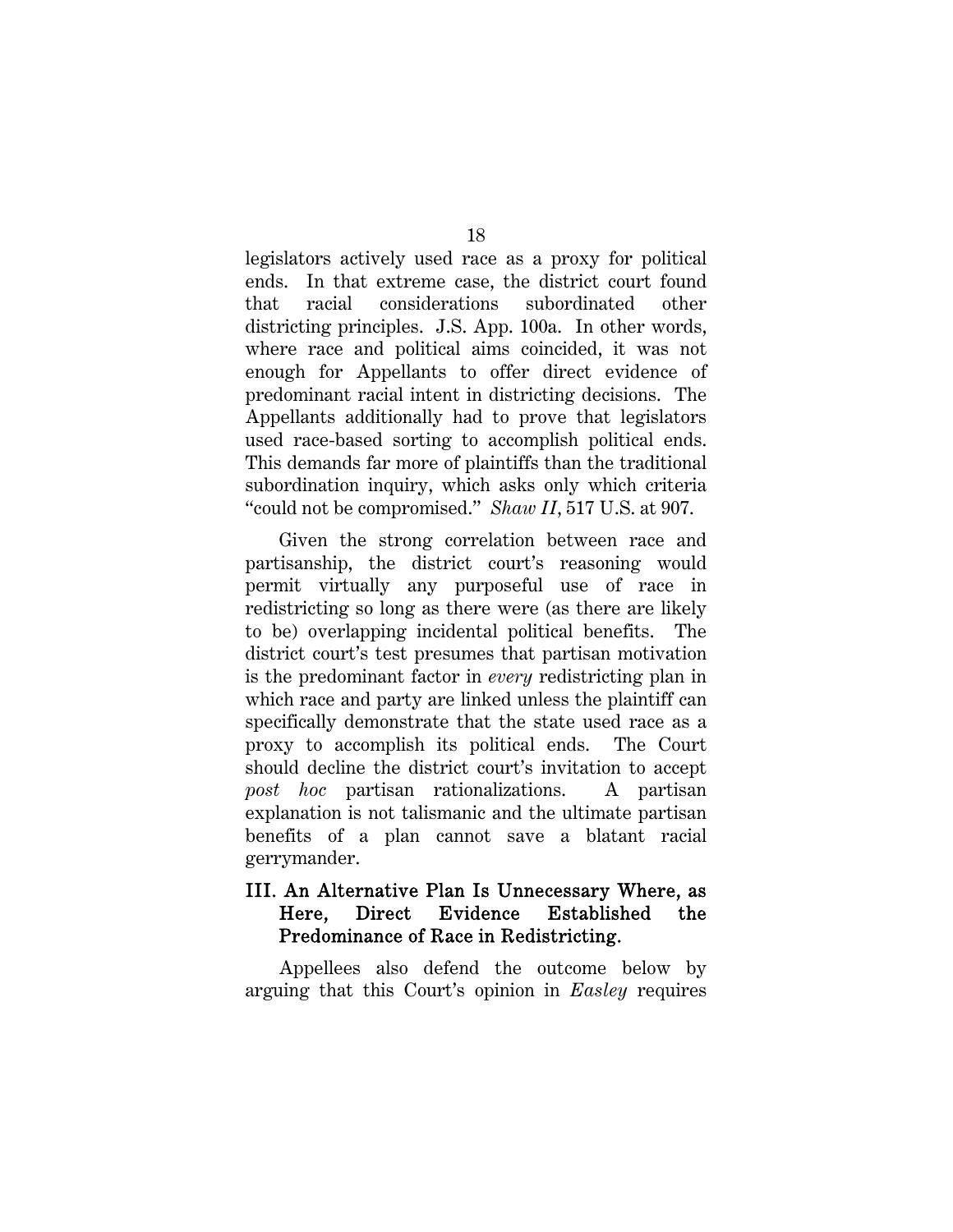that plaintiffs must demonstrate "at the least that the legislature could have achieved its legitimate political objectives in alternative ways that are comparably consistent with traditional districting principles." Mot. Of Intervenor-Appellees To Dismiss Or Affirm 29 (quoting *Easley*, 532 U.S. at 258). According to Appellees, an alternative map is required of all *Shaw* plaintiffs, regardless of whether the evidence presented is direct or circumstantial or whether the state defends the districts on the basis of neutral principles or political considerations. *Id.* This is just another way of demanding that there be a conflict between race and politics for a *Shaw* claim to succeed. But *Easley* does not require an alternative plan in cases, such as this, where there is direct evidence of racial discrimination. In arguing otherwise, Appellees distort an evidentiary rule useful in cases premised on circumstantial evidence, and attempt to transform it into a legal element of all *Shaw* claims.

Because "[o]utright admissions of impermissible racial motivation" like those that occurred here "are infrequent," *Hunt*, 526 U.S. at 553, this Court has developed a jurisprudence focused on how *Shaw* plaintiffs can prove their claims through circumstantial evidence. In particular, *Hunt* and *Easley* address how courts should resolve racial gerrymandering cases based primarily on circumstantial evidence that "tend[s] to support both a political and racial hypothesis" due to the strong correlation between race and political affiliation. *Hunt*, 526 U.S. at 550; *see also id.* at 547 ("Appellees offered only circumstantial evidence in support of their claim."); *Easley*, 532 U.S. at 253-54 (finding the minor direct evidence insufficient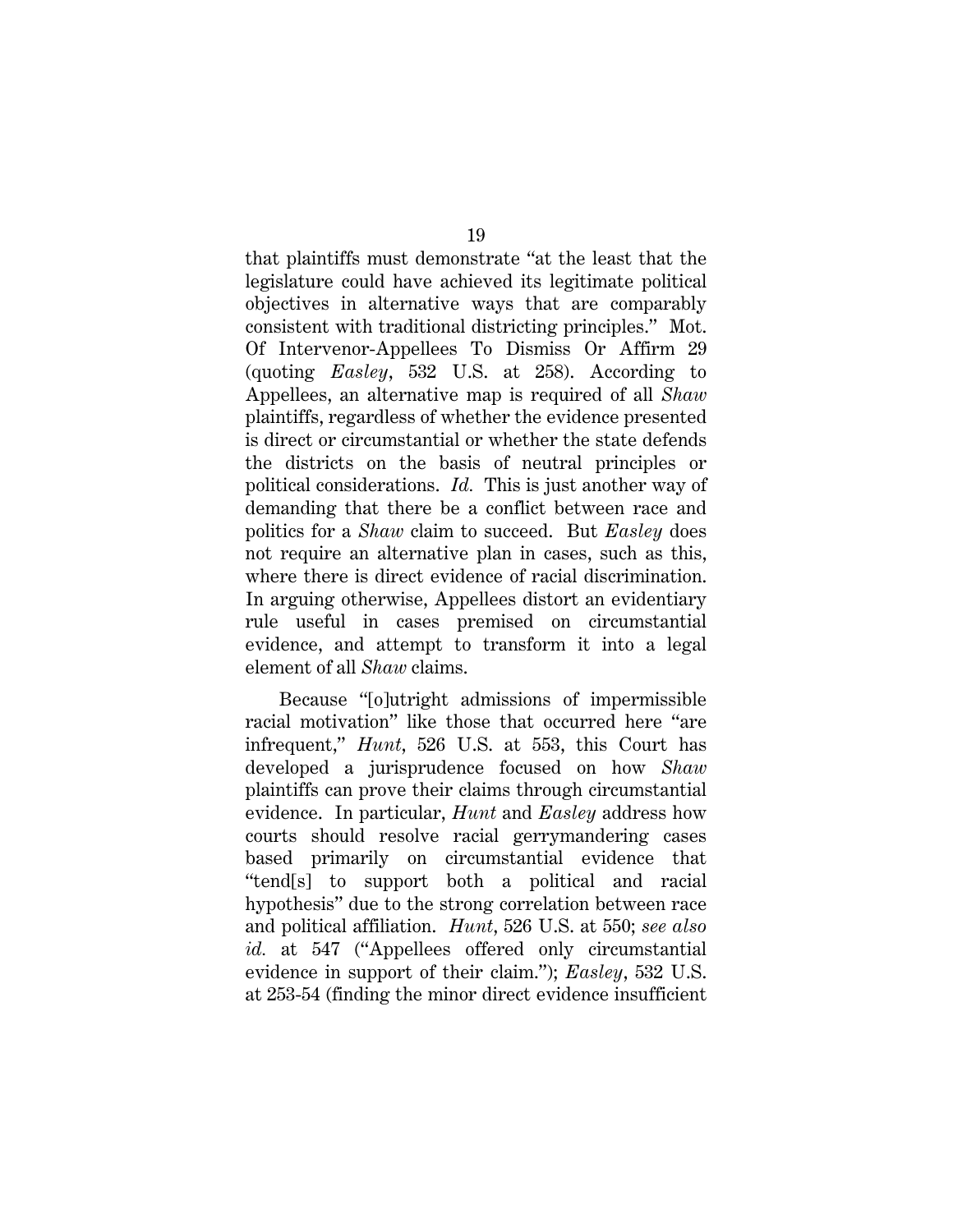and looking to circumstantial evidence of predominance).

In the subset of cases in which direct evidence does not establish the predominance of race, and race and party are highly correlated, an obvious factual issue arises as to which factor predominated. Thus, the Court has held that plaintiffs *in these cases* can overcome this factual barrier by providing an alternative plan that achieves the asserted political objectives with greater racial balance. *Easley*, 532 U.S. at 258 (requiring an alternative plan "[i]n a case *such as this one* . . . where racial identification correlates highly with political affiliation." (emphasis added)).

The Court's concern in *Easley* was evidentiary. *Id.*  at 241 ("The issue in this case is evidentiary."). The plaintiffs' two pieces of direct evidence were insufficient to show predominance. *Id.* at 253 ("[The first piece of evidence] says little or nothing about whether race played a predominant role comparatively speaking"); *id.* at 254 ("The second piece of evidence] is less persuasive than the kinds of direct evidence we have found significant in other redistricting cases."). In light of the strong correlation between race and party, where direct evidence of racial discrimination was lacking, the Court concluded that a *Shaw* plaintiff must put forth some evidence that race rather than party provided the basis for the district, in order to dispel the equally plausible partisan explanation. Such evidence is established by showing an alternative plan revealing a conflict between racial and partisan motivations.

The *Easley* rule makes perfect sense in its proper context as an evidentiary requirement to ferret out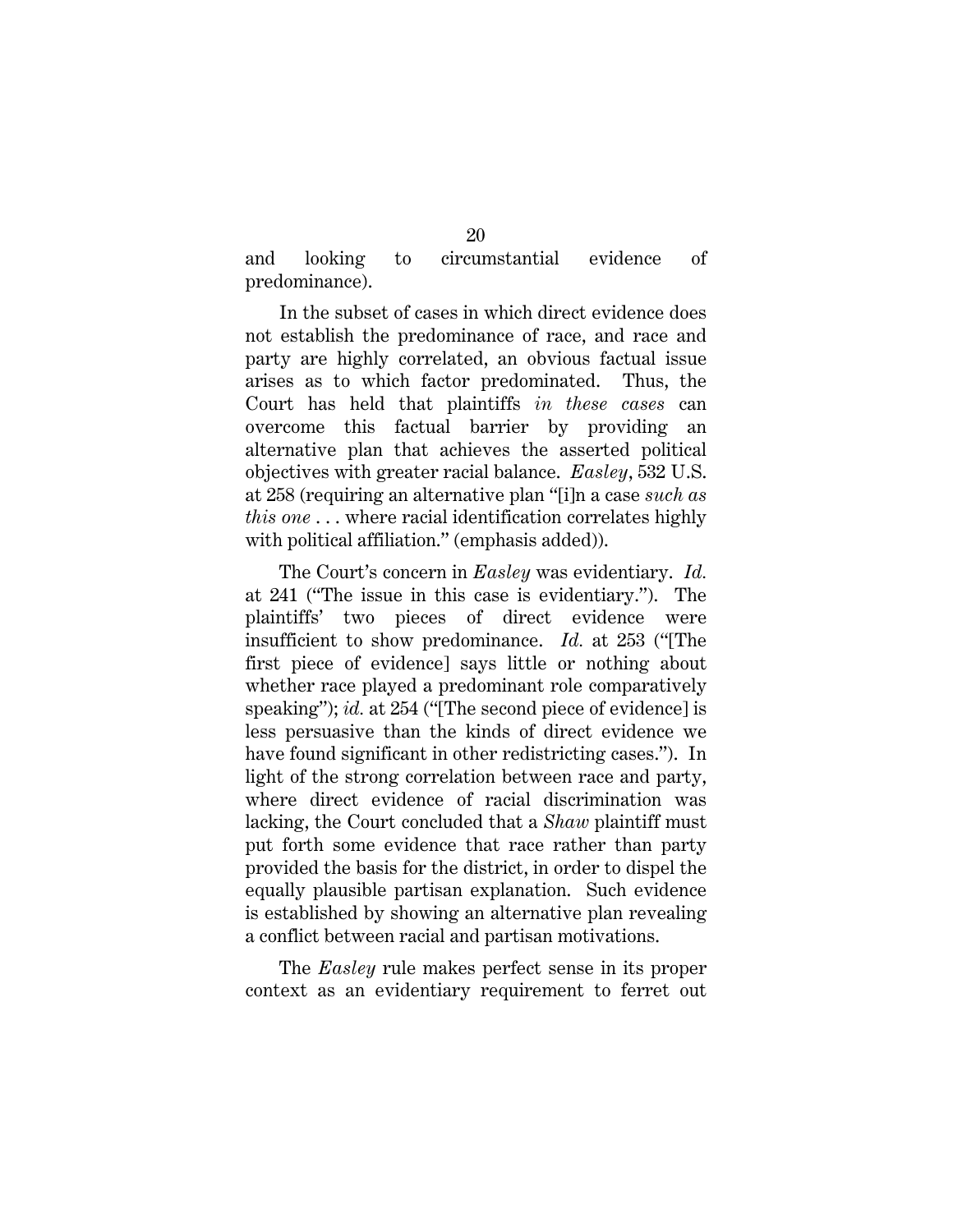racial rather than political motives in circumstantial cases. However, this evidentiary concern is absent in cases, such as this one, where direct evidence already establishes that race was the predominant factor in the creation of a district. *Easley* does not stand for the proposition that once plaintiffs have met their burden of proving racial intent, they must additionally disprove all other potential *post hoc* explanations for the result.

Appellees' insistence on an alternative map as an element of a *Shaw* claim mirrors the flawed argument rejected by this Court in *Miller*. There, the district court found that race was the predominant factor in drawing a district based on direct evidence of intent. 515 U.S. at 910-11. Nonetheless, the appellants argued that "regardless of the legislature's purposes, a plaintiff must demonstrate that a district's shape is so bizarre that it is unexplainable other than on the basis of race." Id. at 910. This Court correctly rejected the argument, which sought to transform the bizarre-shape evidentiary holding in *Shaw* into an element of a racial gerrymandering claim: "Shape is relevant not because bizarreness is a necessary element of the constitutional wrong or a threshold requirement of proof, but because it may be persuasive circumstantial evidence that race for its own sake . . . was the legislature's dominant and controlling rationale in drawing its district lines." *Id.* at 913. Likewise, the alternative plan identified in *Easley* is relevant not because it is a necessary element of the constitutional wrong or a threshold requirement of proof, but because it offers essential evidence when circumstantial evidence raises a factual issue as to whether race rather than politics motivated the district lines.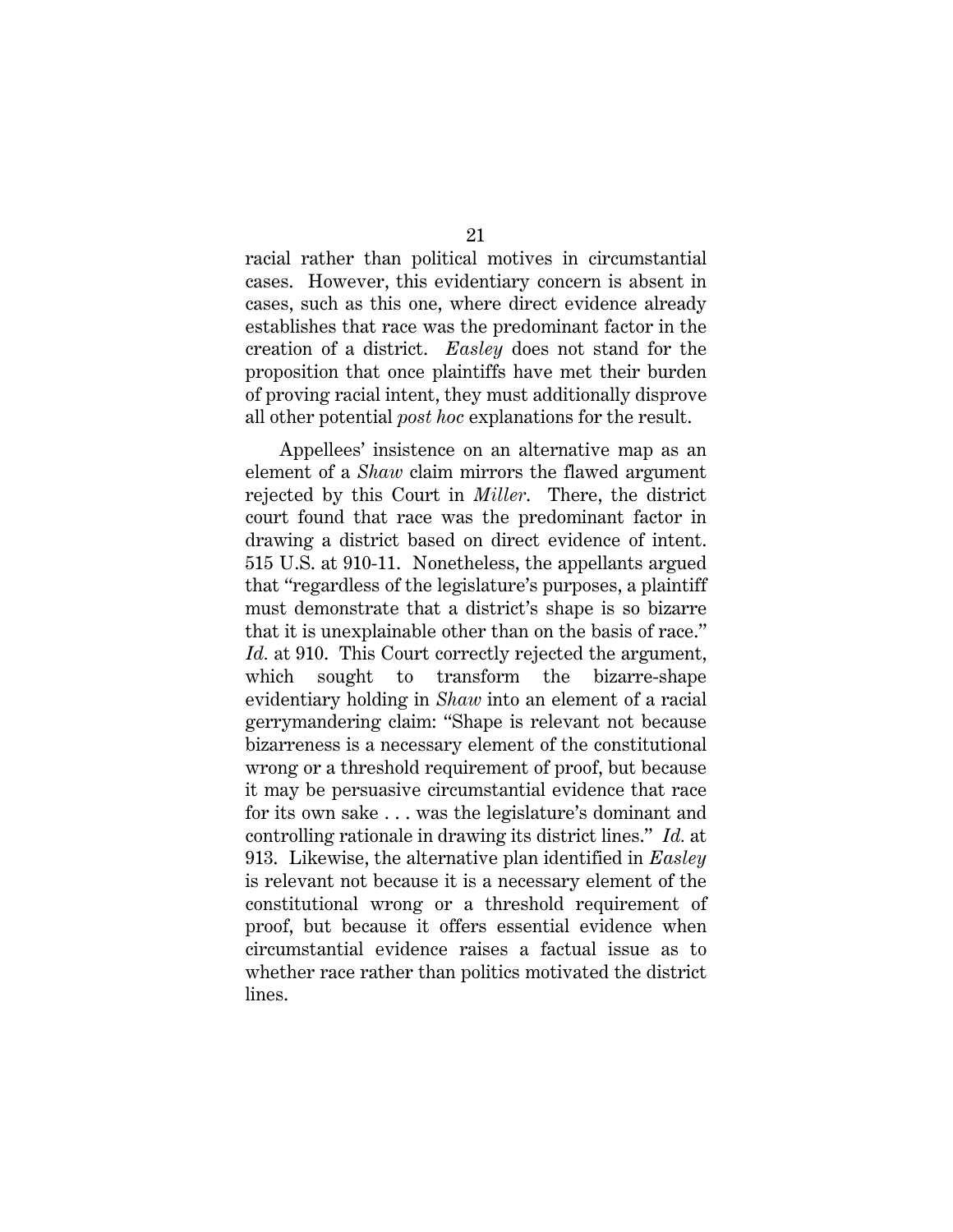Ultimately, Appellees' position that *Easley*  imposes an alternative plan requirement upon all *Shaw*  plaintiffs is simply a reformulation of the district court's erroneous predominance analysis. Appellees would have this Court demand a conflict between race and other redistricting principles, not simply as an evidentiary tool to disaggregate race and party in ambiguous cases, but rather as a means to override clear evidence of racial intent. Just as it should reject the district court's flawed predominance standard, the Court should also decline to adopt Appellees' unnecessarily broad application of *Easley*'s alternative plan requirement.

#### **CONCLUSION**

For the foregoing reasons, the decision of the district court should be reversed.